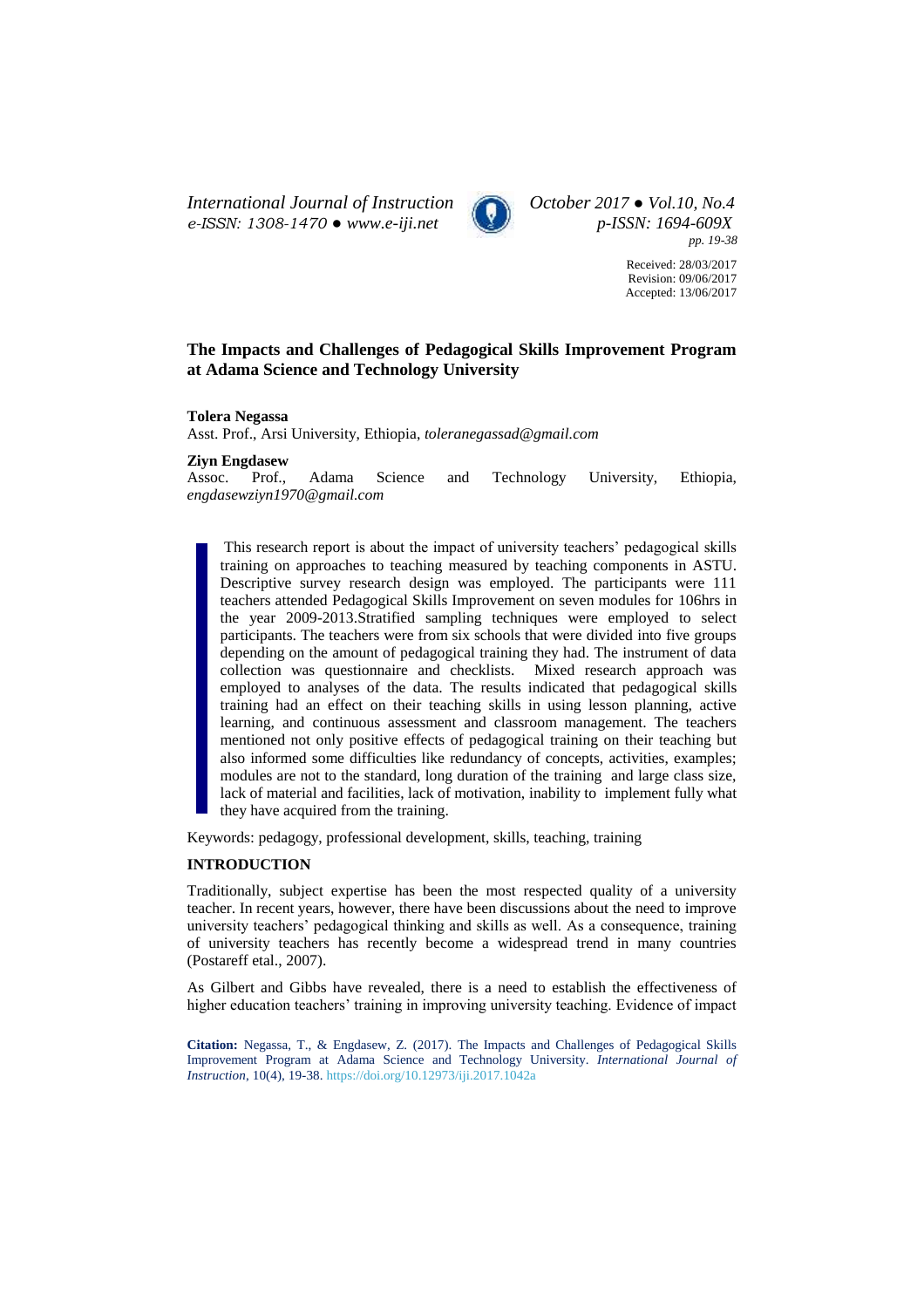is needed to guide educational development units to design their courses since earlier research in this field is rather descriptive than evaluative (Gilbert & Gibbs, 1999). Gibbs and Coffey (2004), examined the impact of pedagogical skills training of university teachers on approaches to teaching, teaching skills and approaches to learning of their students. Many countries, such as Norway, UK and Sri Lanka have made decisions about the compulsory pedagogical skills training of university teachers. In Finland, many universities arrange pedagogical training for their teachers, that every new teachers should have the possibility to participate in an introductory seminar on university teaching in order to improve teachers' pedagogical thinking and skills.

The Ethiopian higher education reform anticipates the provision of a quality and relevant education in HEIs. The reform has also recommended the establishment of Pedagogical Resource Centers (PRC) and pedagogical skills improvement institution as another means of ensuring quality. A Pedagogical Resource and Training Center has in some institution, focused on issues of how teachers organize their work, how they use available resources, understand purposes of the education offered, determine the desired learning outcomes, design the right course content, and organize the teaching-learning process. In the current trend HE has stressed active learning, exploitations of teaching aids, ICT and new teaching-learning methods, as well as preparation of teaching materials, curricula development and review.

In Ethiopia, to improve teacher's quality, a national Agency for Quality and Relevance Assurance was established by proclamation and has started its work (FDRE, 2005**).**  Accordingly, Ministry of Education established Teacher Education System Overhaul (TESO) as a subcommittee to sort out the problem. TESO found that Ethiopian Teachers are failed to impart the quality education due to the lack of appropriate kind of preservice or in-service pedagogical training to develop his knowledge, skill and abilities (Hunde, 2008). Consequently, TESO designed a special curriculum material as per Ethiopian Education policy (FDRE, 2004). In order to provide training, as per the newly designed curriculum, HDP was introduced for HEI instructors.

The aim of the Higher Diploma Program (HDP) is to create a reflective teacher. Dewey (1933) recognized the value of reflection in education. According to Dewey, reflection ('reflective thought/thinking') involves 'active, persistent and careful consideration of any belief or supposed form of knowledge' and 'turning a subject over in the mind and giving it serious and consecutive consideration'. Similarly, Boud et al. (1985) define reflection as an important human activity in which people recapture their experience, think about it. The endeavour to assess the impacts of the training in making trained instructors being reflective in their profession, challenges in the implementation, perception and attitudes towards the program become an area of focus for evaluation and feedbacks. In view of this, the study tries to evaluate the practices, impacts, prospects and challenges of the program in Pedagogical skills improvement and support training center of Adama Science and Technology University.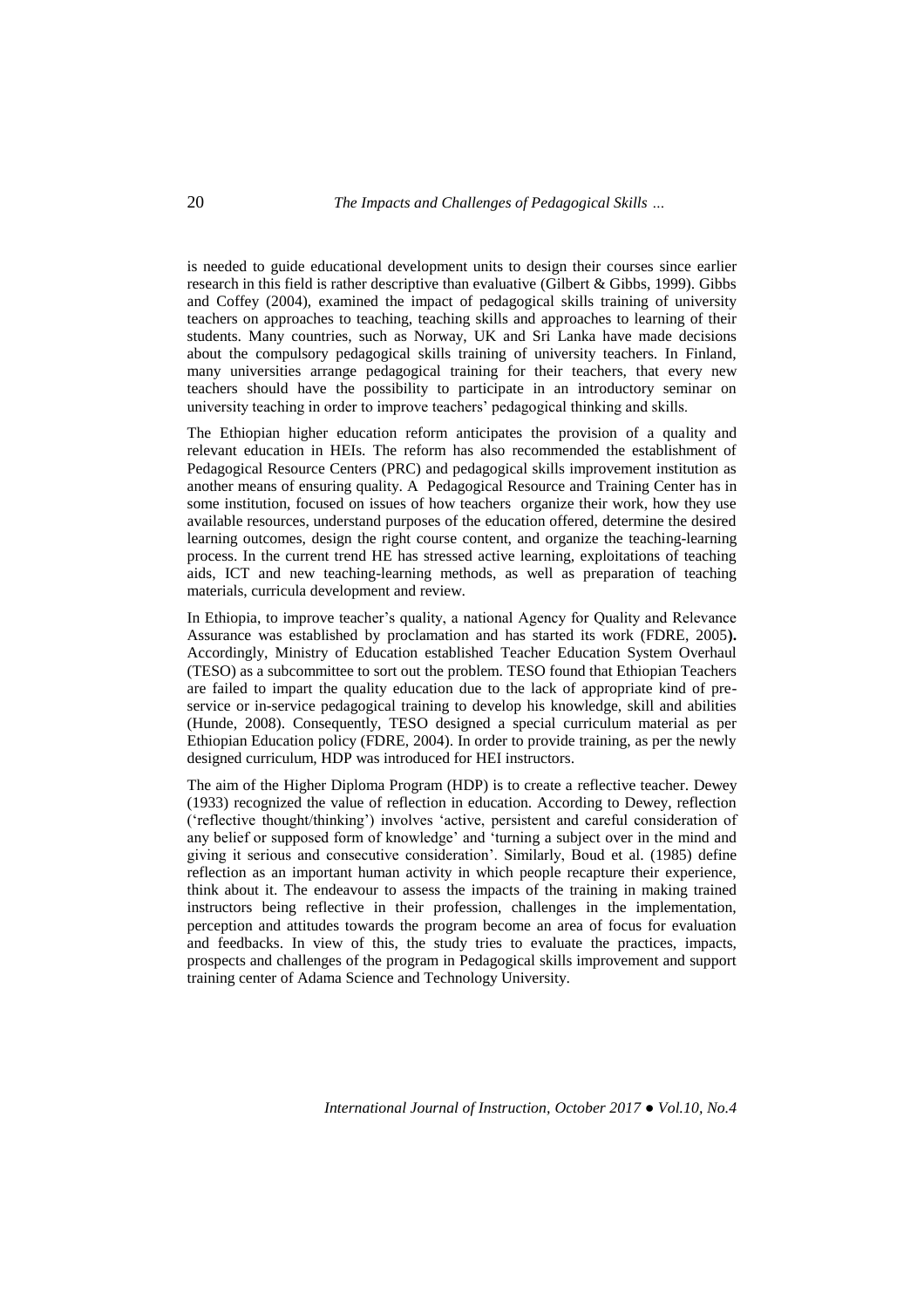# **Problem Statement**

Adama Science and Technology University is one of the pioneers in technological university in the nation. It strives to achieve of Excellency in science and technology education as its major objectives. To this effect, Adama Science and technology university launched Higher Diploma Program(HDP) and latter improve the name as Pedagogical Skill Improvement and Support Training ( PSIST) with the major objective of acquainting teachers to be aware and implement modern methods of teaching so as to improve the quality of education . The Pedagogical skills training promote instructors to involve in practical training and support their skills to use modern and active learning methods and be reflective practitioners in education.

The HDP training program has been offered at Adama Science and Technology University commencing in 2003. Approximately more than 600 instructors were graduated in the HDP class and latter PSIST training in the last 10 years. The Pedagogical Skill Improvement and Support (PSIST) is developed under the "School of pedagogy" in 2008 to meet the needs of teachers and support the implementation of the ''Setting -Up Adama University Framework''. The Pedagogical Skill Improvement and Support being delivered for all teaching staff, accepted as compulsory training. It provides teachers with a practical training to support their development as effective teachers and reflective practitioners with enhanced professional status, be able to model active learning and continuous assessment, manage change and make a difference in the education system.

The training course emphasizes the use of teaching strategies and practices, which integrate technology into the existing curriculum. The training aims to enhance teacher productivity and enable them to create technology-enhanced learning activities and to utilize the computer skill as an information resource and a communication tool. The Pedagogical Skill Improvement and Support is standardized across all Schools and has the flexibility to be related to the school discipline, subject specialism and particular interests of the candidates. It is based on practice, both in the university, schools, TVETs, Health institutions and industries in accordance with the specializations of candidates.

The Pedagogical Skill Improvement and Support for teachers in each school work as a group, supported by trainers and advisor/s. It lasts for six months and provides time for attending Pedagogical Skill Improvement and Support sessions, observations and feedbacks, interviews with candidates, real life situations in industries, action research, and professional meetings with the trainers.

Teachers have to complete a number of activities showing that their work for the training has had a significant impact on changing their own teaching. Throughout the training duration, reflection on their classroom and laboratory practice and research should lead to continuing and sustainable improvement in their teaching. Continuous assessment, including self-assessment, contributes to completing the Portfolio of Evidence, which is the start of a (CPD) Continuous Professional Development plan for teachers completing the training. Literature showed that it is not only the training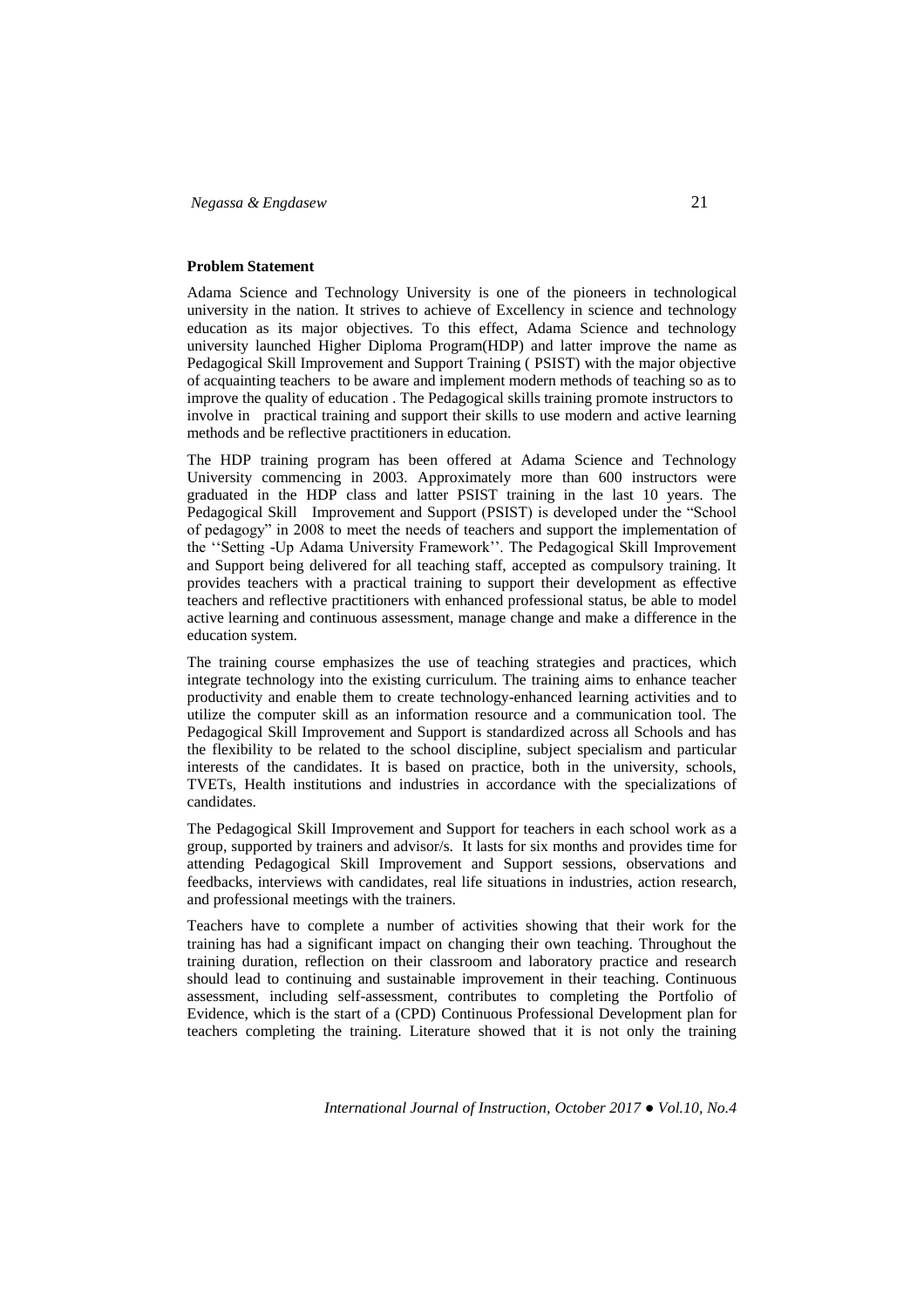program which can create a quality teacher but individual characteristics also play an important role. UNESCO (1994) made an international recommendation that teachers' attitudes, beliefs, expectations and acceptance towards teacher training programme will decide its effectiveness. Hence it is found to be imperative and timely to evaluate the achievements stated above and identifying the barriers for its effective realization into practices and forward some feasible feedback for further improvement of the program.

### **Basic questions**

- What are the impacts of pedagogical skills training received on teachers' teaching skills at Adama Science and Technology University?
- What are the perception of trained teachers towards contents, methods, assessment and activities of the pedagogical skill training?
- What are the challenges encountered in the implementation of the pedagogical skills training?

### **Objectives of the study**

The Pedagogical Skill Improvement has been adapted and cascaded to schools' disciple from Higher Diploma Program. This study therefore, aims to know the significant impact observed on teachers' teaching skills as a result of the training received and improve the training modules thereof.

### **Specific objective**

This study would like to achieve the following specific objectives:

- Investigate the impact of pedagogical skills training on teachers teaching skills at Adama Science and Technology University
- Make out the perception of trained teachers towards contents, methods. Assessment and activities of the pedagogical skills training
- Identify the challenges encountered in the implementation of the pedagogical skills training and propose remedial so as to sustain the programme.

# **Review of the Related Literature**

## **The Concept of teaching**

Teaching is an interactive process, primarily involving classroom talk, which takes place between teacher and pupils and occurs during certain definable activities. Teaching is an interpersonal activity directed towards learning by one or more persons. Modern teaching assigns an important place to student activity (klaver, 1984). It calls for student centered approach. The most distinctive feature of modern society is its science based technology which has been making a profound impact not only on the economic and political life of a country but also on its educational system for the development of proper interests, attitudes and values.

Teaching as a process of guiding learner, deals with acquisition of knowledge, development of skills and values systems an effective means. This happens if teachers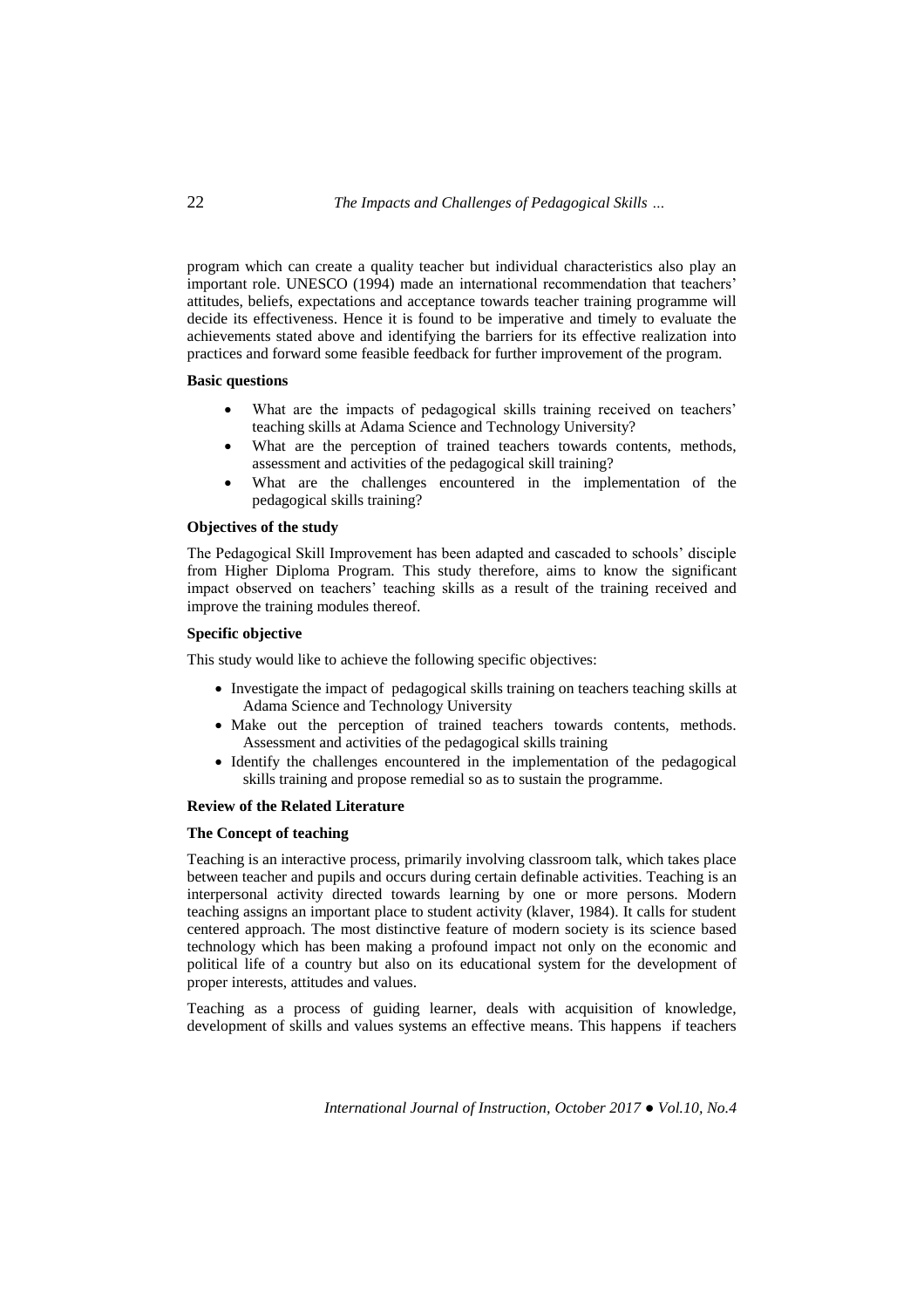are capable of selecting, planning, organizing and applying the different methods and techniques of teaching .To have a good knowledge of the different methods and techniques of teaching and develop the skill of using them, teachers need to read, learn and recent finding of this matters. The materials they get and the information they exchange with their colleague are very important (Clark & Star, 1996).

This professional development focuses on preparing teachers in pedagogical content as well as academic content. Teacher's work is undergoing rapid change: political, educational and social changes and this means that teachers need more and better Continuous Professional Development (CPD) in order to keep up with the changes and remain relevant in the teaching profession. The quality of teachers is of great importance, as changing needs place greater pressures on teachers such as having to deal with the challenge of large classes and learners of different characteristics. This raises the need for teachers to be supported more than ever before, hence the need to step up the professional development of teachers, which is an often neglected aspect in Sub-Saharan Africa (Nakabugo etal. 2010).

According to Putnam and Borko, (2000) individual teachers' involvement in professional development activities can arises from an interest in lifelong learning, a sense of moral obligation, a felt need to enhance professional competence and to keep abreast of recent developments in their field of work, the need to comply with mandatory government requirements, or for career advancement. Teacher's continuous professional development takes place when favourable learning environments are provided in which teachers are responsible for their own learning whereas staff developers play an important role in creating favourable learning environments for teacher's professional learning.

## **Active learning**

Most of the time, in a typical classroom setting, students are involved only passively in learning, i.e., in listening to the instructor, looking at the occasional overhead or slide, and reading (when required) the text book. Research shows that such passive involvement generally leads to a limited retention of knowledge by students.

Defining "active learning" is a bit problematic. The term means different thing to different people, while for some the very concept is redundant since it is impossible to learn anything passively. Certainly this is true, but it doesn't get very far toward understanding active learning and how it can be applied in college classrooms (Scott, 2005).

Active learning is engaging students in doing something besides listening to a lecture and taking notes to help them learn and apply course material. Students may be involved in talking and listening to one another, or writing, reading and reflecting individually (Felder and Brent, 1997). We might think of active learning as an approach to instruction in which students engage the material they study through reading, writing, talking, listening, and reflecting. Active learning stands in contrast to "standard" modes of instruction in which teachers do most of the talking and students are passive.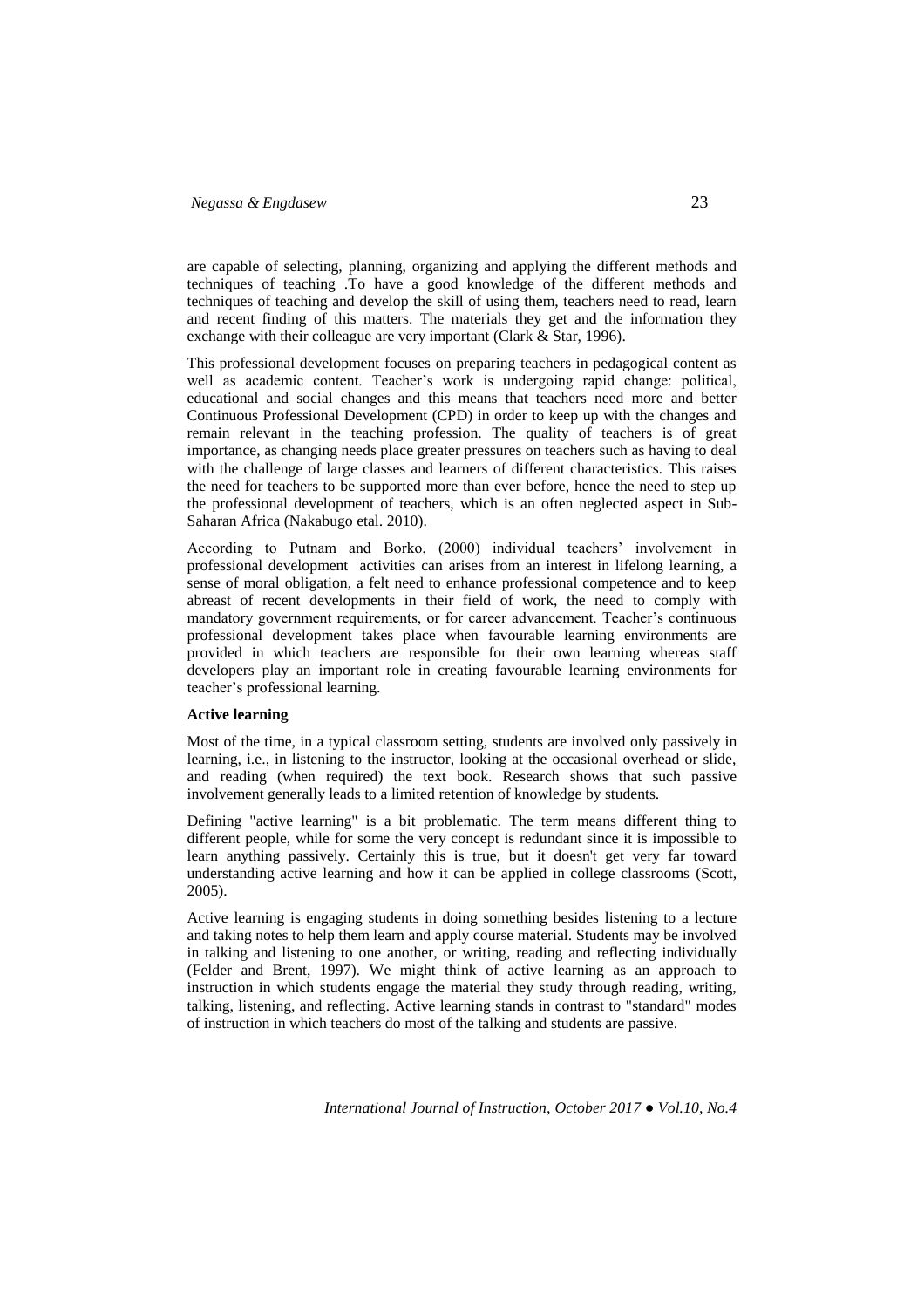Using active learning does not mean abandoning the lecture format, but it does take class time. Lecturers who use active learning pause frequently during the period once every fifteen minutes or so to give students a few minutes to work with the information they're providing (Scott, 2005). It means that they may ask students to respond to a question, to summarize important concepts in writing, or compare notes with a partner. For some lecture-based classes, using active learning may be a bit more challenging because of class size or room limitations such as fixed seating. Breaking students into groups under these circumstances may not be possible, but other strategies such as individual writing or paired activities are quite possible and lead to good results.

### **Instructional assessment**

Assessment of student achievement is changing, largely because today's students face a world that will demand new knowledge and abilities Bond, Herman, & Arter, 1994). In the global knowledge economy of the 21st century, students will need to understand not only the basics, but also to think critically, to analyse, and to make inferences. Helping students develop these skills will require changes in assessment at the classroom level, as well as new approaches to large-scale, high-stakes assessment. Changes in the skills and knowledge needed for success, in our understanding of how students learn, and in the relationship between assessment and instruction are changing our learning goals for students and schools. Consequently, it is a must to change assessment strategies to tie assessment design and content to new outcomes.

As society shifts from an agrarian and industrial age, in which a person could get by with basic reading and arithmetic skills, to an information age, which requires the ability to access, interpret, analyse, and use information for making decisions, the skill and competence needed to succeed today workplace are changing as well (Bond, 1992). In response to these changes, content standards - the knowledge, skills, and behaviours needed for students to achieve at high levels are being developed at the national and regional state levels in areas such as mathematics, and science in particular.

In this atmosphere of reform, policymakers hope that changes in assessment will cause teachers and university to do things differently (Linn, 1987). Assessment reform is viewed as a means of setting more appropriate targets for students, focusing staff development efforts for teachers, encouraging curriculum reform, and improving instruction and instructional materials (Darling-Hammond & Wise, 1998).

The notion that learning comes about by the accretion of little bits is outmoded learning theory. Current models of learning based on cognitive psychology contend that learners gain understanding when they construct their own cognitive maps of the interconnections among concepts and facts. Thus, real learning cannot be spoon-fed, one skill at a time." (Shepard, 1989). Although basic skills may be important goals of education, they are often over-emphasized in an effort to raise standardized test scores. Basic skills and minimum competencies become the overarching goal of schools and teachers as accountability and minimum competency exams concentrate on these areas.

However, educators, policymakers, and parents are beginning to recognize that minimums and basics are no longer sufficient (Winking & Bond, 1995) and are calling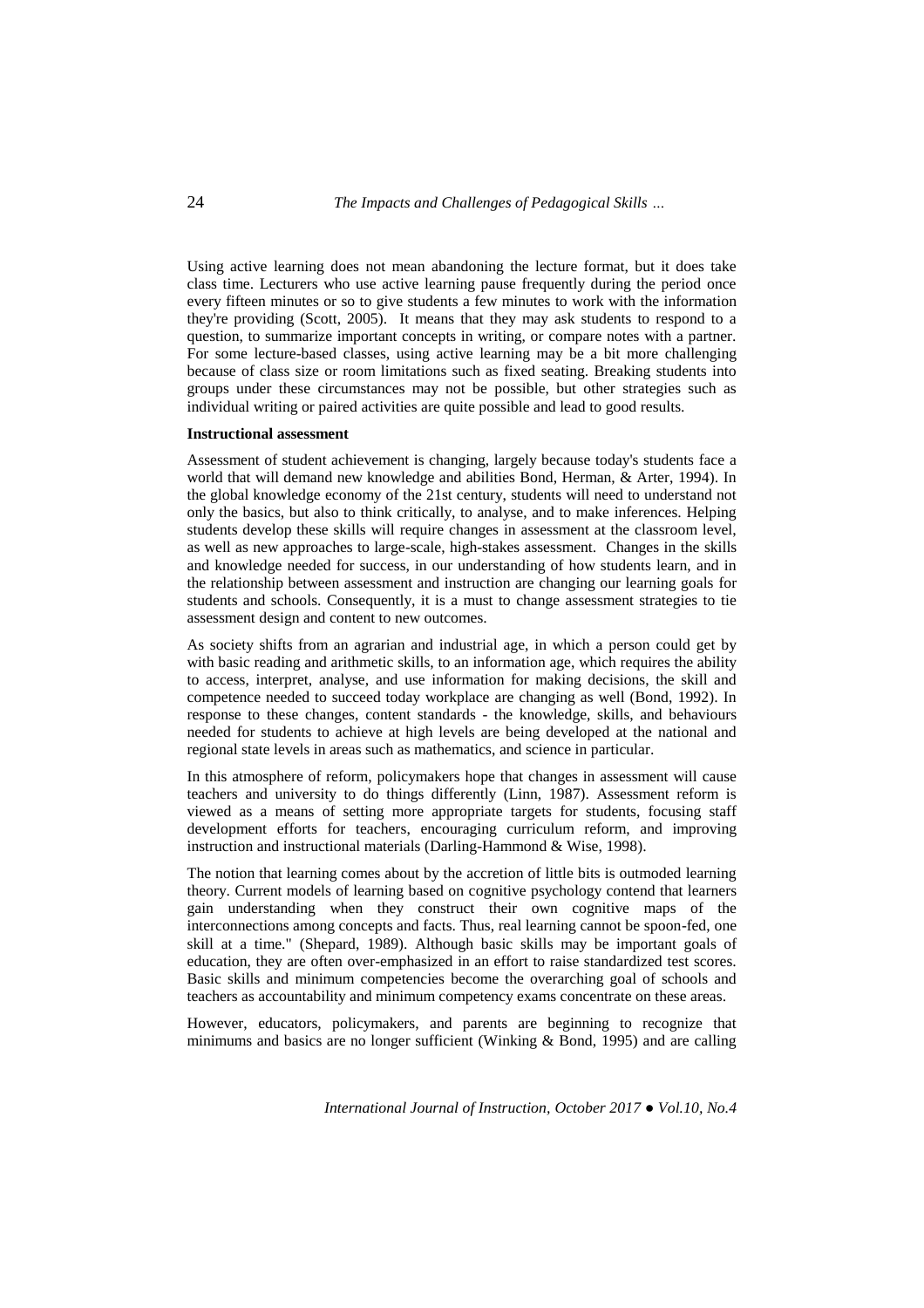for a closer match between the skills students learn in school and the skills they will need upon leaving school. Schools are now expected to help students develop skills and competencies in real-life, "authentic" situations, and schools are expected to graduate students who can demonstrate these abilities - often by their performance on alternative assessments rather than summative evaluation

In assessment implementation, teachers need to be involved in the changes and need time to decide how best to change the strategies that they use with their students and to incorporate the changes into their practice. Changing learner outcomes and assessments without teacher input and buy-in often results in resistance to change or ineffective shortcuts to change (Corbett & Wilson, 1991).

Instead of giving the students a task and measuring how well they do or how badly they fail, one can give the students the task and observe how much and what kind of help they need in order to complete the task successfully. In this approach the student is not assessed alone. Rather, the social system of the teacher and student is dynamically assessed to determine how far along it has progressed (Newman, Griffin, & Cole, 1989)

Some argued that the use of assessment as a "motivator" and believe that the quality of the assessment information gained is jeopardized when teachers teach to the test (Mehrens & Kaminski, 1989). Every assessment can assess only a sample of the content that the teacher has taught and the student has learned. If that sample adequately represents the total content and the technical quality of the assessment is high, we can infer that students who do well on the assessment also could do well on the remaining content that is not assessed. If teachers teach to the content on the test - ignoring the rest of the content domain - then we cannot make this inference and the utility of the assessment as a measure of the broader domain is lost.

# **METHOD**

### **Research design**

Descriptive survey research was used as the most relevant design for this study under consideration. As indicated by Best and Kahn(2003), descriptive study describes and interprets what conditions or relationship that exist, opinions that are held, processes that are going on, effects that are evident, or trends that are developing. In line with this design, mixed research approach (quantitative played the major role; and the qualitative took the supportive role to strengthen the information obtained through quantitative data).Mixed approach is preferred to complement, substantiate and triangulate the quantitative data analysis results with qualitative data gathered from key informants.

## **Populations**

The population of interest for the study was Adana Science and Technology University teachers. A total of 496 participants was the target that has completed Higher Diploma Program (HDP) or pedagogical Skills and Improvement and Support for Teachers (PSIST) in 2009-2013.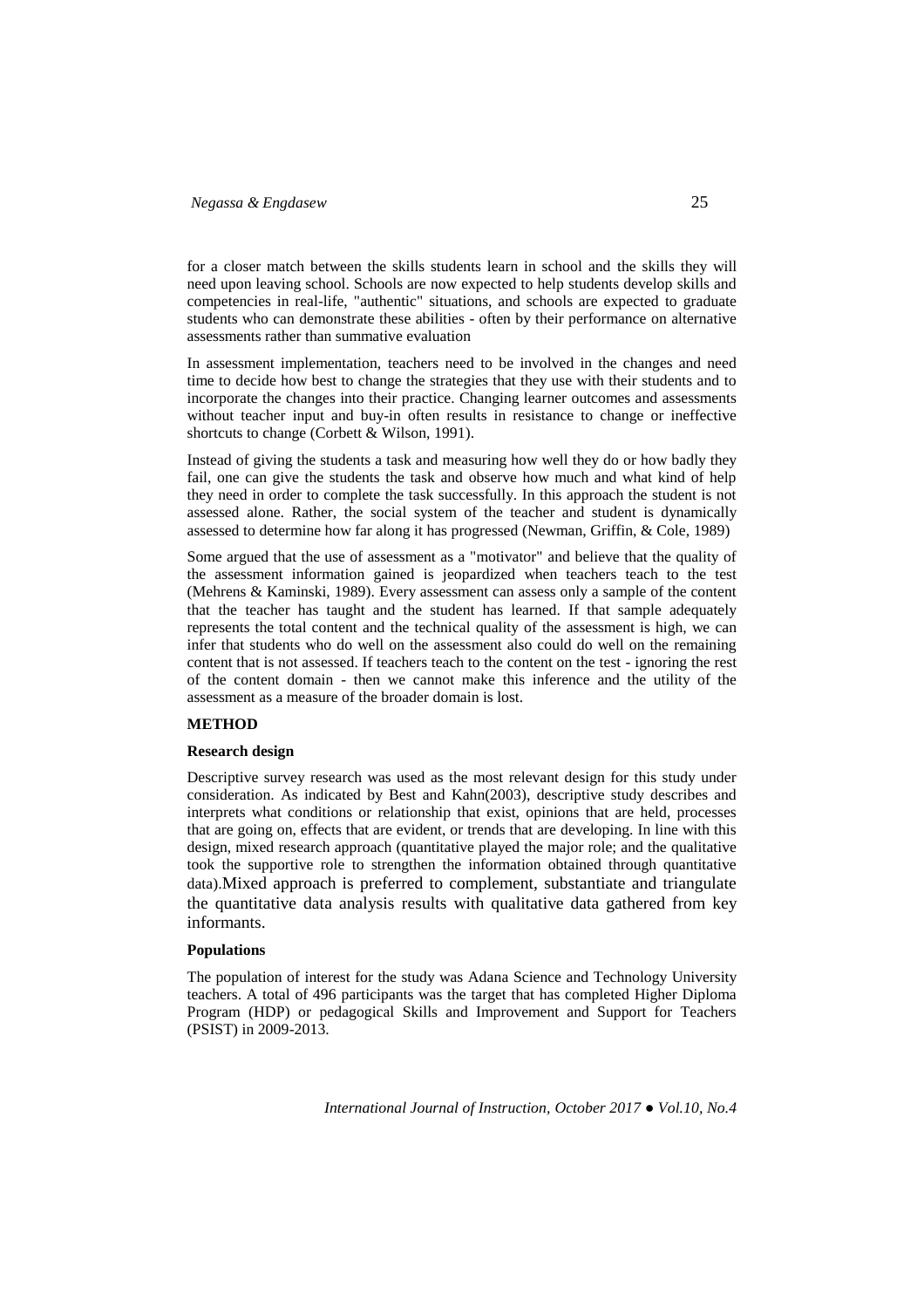#### **Sampling and sampling Techniques**

In order to keep proportionality of the representative's, participants from tall schools, were proportionally sampled as indicated in the Table 1 below. The researchers used stratified sampling technique assuming proportional allocation. Accordingly, each school received relatively proportional number of respondents. Besides, interview respondents are taken to be used by Purposive sampling techniques due to their Plenty of experience in the training.

| ٠<br>۰.<br>I<br>×<br>۹ |  |
|------------------------|--|
|------------------------|--|

|   | Number of Graduates in Years |      |      |      |      |      |      |        |  |  |
|---|------------------------------|------|------|------|------|------|------|--------|--|--|
|   | S.N Schools                  | 2009 | 2010 | 2011 | 2012 | 2013 | Popn | Sample |  |  |
|   | Engineering                  | 12   | 37   | 39   | 46   | 15   | 149  | 30     |  |  |
|   | Humanities, Law and Natural  | 14   | 14   | 12   | 20   | 17   |      |        |  |  |
|   | <b>Sciences</b>              |      |      |      |      |      |      |        |  |  |
|   | Business and Economics       | 12   | 18   | 18   | 17   |      | 66.  | 17     |  |  |
| 4 | Agriculture                  | 22   | 41   | 14   | 18   | 11   | 106  | 18     |  |  |
|   | <b>Health Sciences</b>       | 17   | 32   | 25   | 15   | 9    | 98   | 25     |  |  |
|   | Grand Total                  | 77   | 142  | 108  | 116  | 55   | 496  |        |  |  |

The total sample is almost around 20%, which is reasonable in such homogenous nature of training

### **Data collection instruments**

To collect relevant data for the study, instruments were developed and employed based on Arnold (1991) professional development evaluation "training effectiveness" stage, and Armstrong (1996) and Kirkpatrick (1998) training evaluation stage assumption. Therefore, items for the questionnaires were adapted by the writers to link into pedagogical skills training condition. A questionnaire and interview are the two dominantly used instruments of data gatherings. All reliability and validity checks are undertaken through pilot testing, before instruments made to be used for actual data gatherings.

## **Methods of data analysis**

The objective of the study was to describe the practices, impacts and challenges encountered in offering pedagogical skills training for teachers in supporting their teaching. To achieve the objective, all the data gathered through questionnaire was organized and classified using tables. Then, frequencies and percentages were used to describe practices and challenges of the training.

The qualitative part of the study employed open ended questions which follow categorization, and classifications. This method involves deep immersion into the data presented in the form of figures; working out the key issues, and concepts in order to properly examine the data; summarize opinion of the participants; and mapping and interpretation.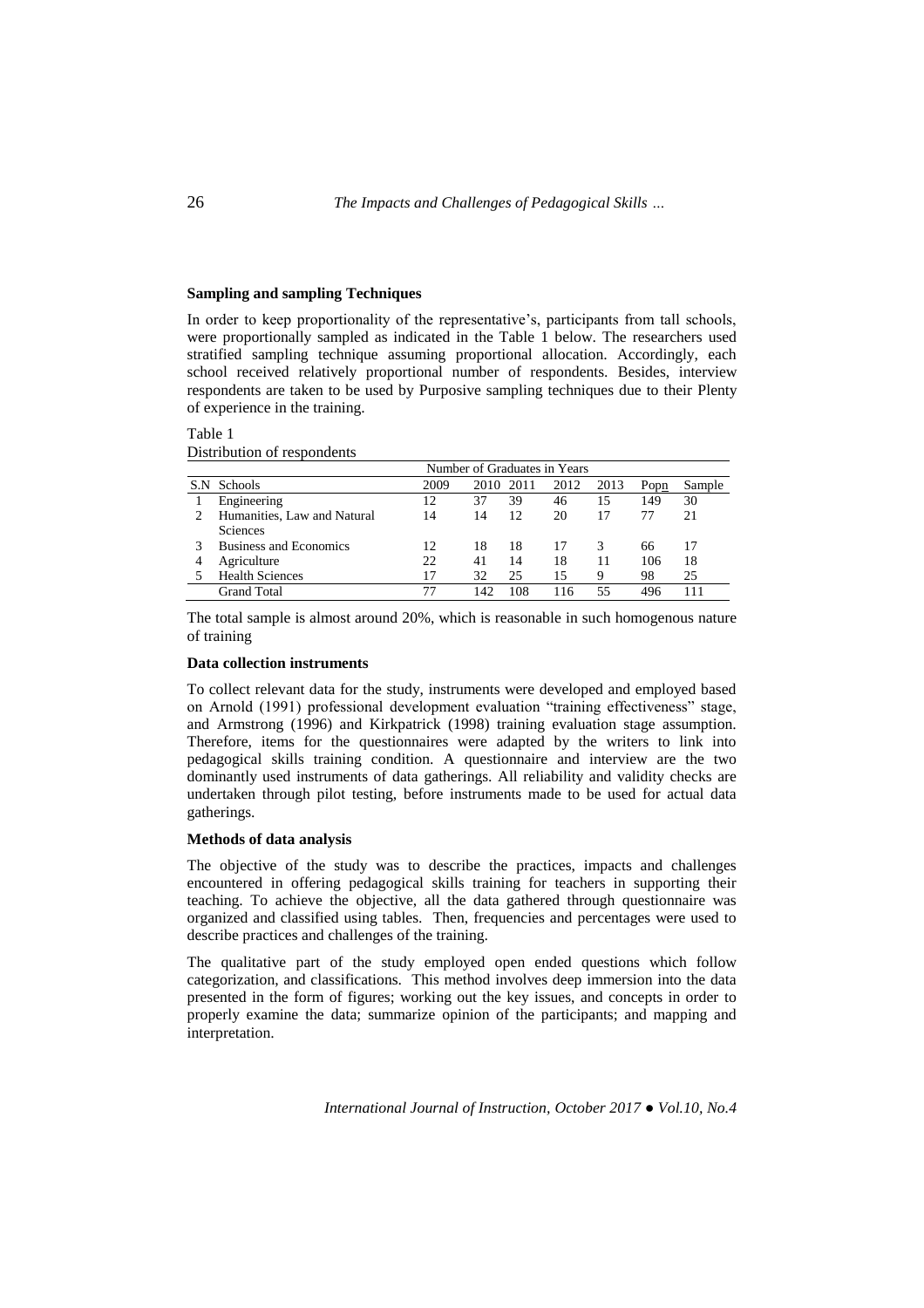## **FINDINGS AND DISCUSSIONS**

The intention of this study was to understand the implementation of Pedagogical Skills Improvement program conducted in 2009-2013. The practices of teachers in the classroom will be emphasized from the perspectives of teaching quality for the betterments of students learning. In order to reach at conclusions, the following analysis was undertaken.

# Table 2

Overall implementation of the training

| Category                                     |     |       | Scale |       |       |           |       |
|----------------------------------------------|-----|-------|-------|-------|-------|-----------|-------|
| Overall Implementation of PSIST              | N   | 1(SD) | 2(D)  | 3(UD) | 4(Ag) | 5(Str.Ag) | Total |
| The training modules are well structured     | 111 | 4%    | 14%   | 14%   | 50%   | 18%       | 100%  |
| The training was implemented professionally  | 111 | 4%    | 14%   | 19%   | 45%   | 18%       | 100%  |
| The training received was implemented easily | 111 | 5%    | 11%   | 23%   | 39%   | 23%       | 100%  |
| The training was presented in a way to       | 111 | 4%    | 13%   | 14%   | 45%   | 24%       | 100%  |
| enhance my engagement in the program and     |     |       |       |       |       |           |       |
| instruction                                  |     |       |       |       |       |           |       |

Table 2 above revealed that almost all teachers responded that the training program has been presented to the trainers in astructured, organized and professional way. According to Brophy and Good (1974) in McKenzie & Turbill (1999) a better understanding of teachers' belief system or conceptual base will significantly contribute to enhancing educational effectiveness. Similarly, Hargreaves and Fullan (1991) emphasis teachers thought process as the base for what teachers do in practice. It is what teachers think, what teachers believe and what teachers do at the level of the classroom that ultimately shapes the kind of learning. The teachers need to establish the best way to overcome the challenges especially on the challenges which involve their attitude and behavior towards their profession. The schools management council should also offer fair opportunities to all the teachers.

This implies teachers' beliefs and understandings about learning and teaching, their beliefs about the nature and purpose of the training, their current classroom practices, can change in the school culture of teaching as potential contributors to enhance learning quality. Thus, to enhance learning of students as a result of change in teaching a culture of engagement in training as a process is an essential and one component of teachers' activities.

Category Scale Scale Contents Quality N 1(SD) 2(D) 3(UD)  $\overline{4(Ag)}$  5(S.Ag) Total The content presented in the PSIST was important for me to improve my teaching 111 3% 4% 9% 56% 29% 100% The content introduced in the PSIST was informative for my teaching in lessons 111 2% 8% 18% 49% 23% 100% The content that I learned in the PSIST was easily modifiable for my class teaching in lessons 111 3% 7% 15% 47% 28% 100%

Table 3

| -------- |  |                                  |
|----------|--|----------------------------------|
|          |  | Quality of the training contents |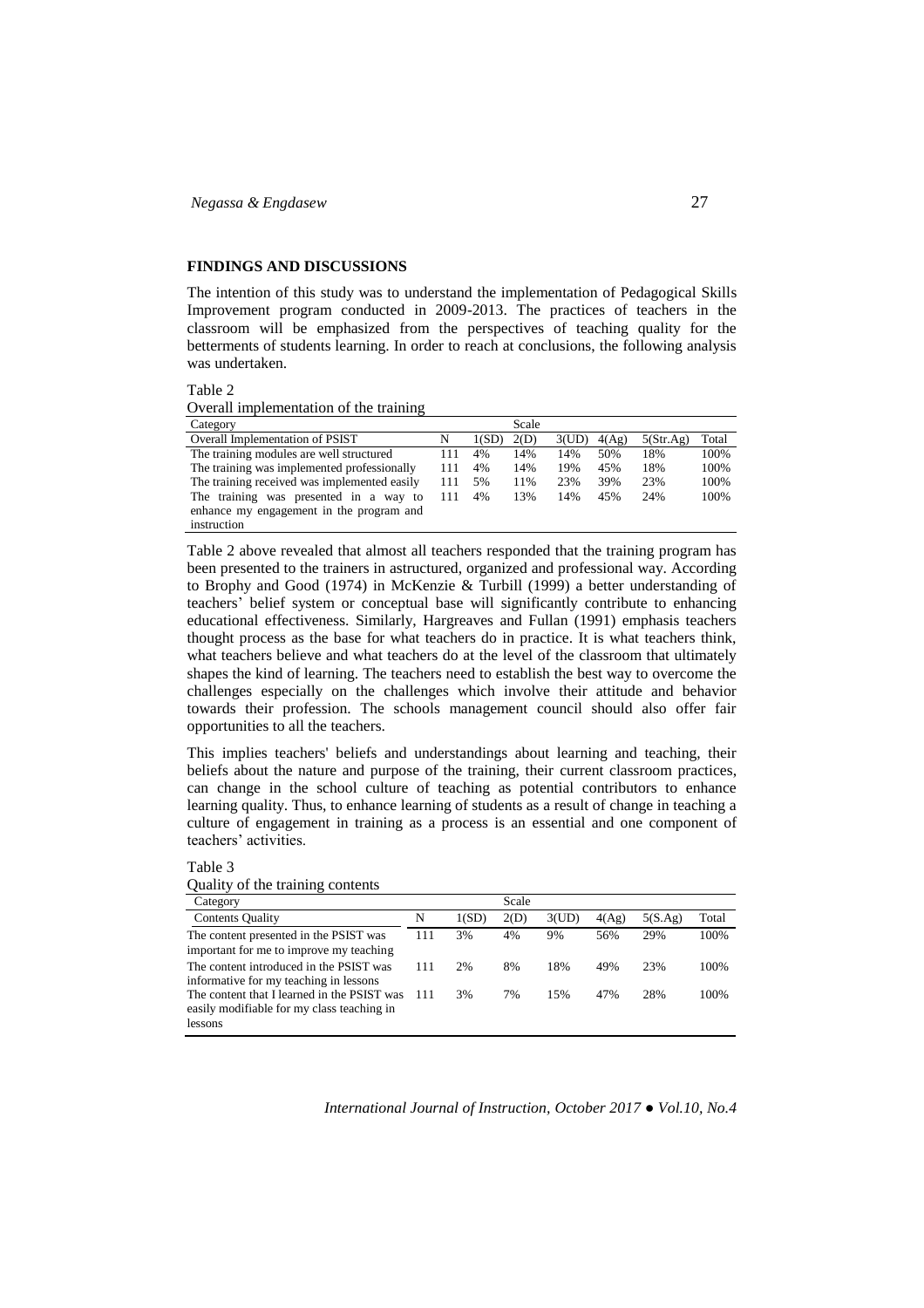As can be observed in Table 3 above, the contents incorporated were helped the trainees to improve the teaching skills, inform them what is missed in their teaching skills and helped them to adjust their teaching to the condition of the classroom lessons. It is believed that teachers are important resource in the teaching and learning process. Their training and utilization of relevant contents therefore requires critical consideration. This is due to changing demands on the new roles of teachers in the  $21<sup>st</sup>$  Century in meeting the needs of their students through selecting contents that can impact the learning of the their students.

Table 4

Methodological presentation of the training

| Category                                                               |     |        | Scale |                     |                     |               |       |
|------------------------------------------------------------------------|-----|--------|-------|---------------------|---------------------|---------------|-------|
| Methodology of contents delivery                                       | N   | 1(S.D) | 2(DA) | 3(UD)               |                     | 4(Ag) 5(S.Ag) | Total |
| Content presentation moved from simple to<br>complex.                  | 111 | 3%     | 8%    | 11<br>$\%$          | 46<br>$\frac{0}{0}$ | 32%           | 100%  |
| Logical presentation of contents introduced in 111 3%<br>the training  |     |        | 9%    | 24<br>$\frac{0}{0}$ | 39<br>$\%$          | 25%           | 100%  |
| The way contents presented in the training was 111 5%<br>enjoyable.    |     |        | 10%   | 14<br>$\frac{0}{0}$ | 45<br>$\%$          | 26%           | 100%  |
| The way contents presented in the training was 111 3%<br>professional. |     |        | 10%   | 18<br>$\frac{0}{0}$ | 53<br>%             | 16%           | 100%  |
| The way contents presented in the training was<br>encouraging.         |     | 111 2% | 10%   | 19<br>$\%$          | 54<br>$\%$          | 15%           | 100%  |

Table 4 above speaks about the significant role of the training facilitators played. The trainees believed that training facilitators fill the gap between what is expected from teachers with regard to pedagogical skills and their understanding of teaching methodology through their session and lesson delivery. Though there is difference among teachers, because of the support provided by the training center, all considered training facilitators as played crucially role in facilitating the sessions properly. They felt that without training facilitators who can assist the program at the training session, it is difficult to expect pedagogical skills will bring the desired effect in their teaching. Most importantly teachers questioned the quality of their activities that they think encouragement and making the training professional would improve it.

# **IMPACTS OF THE TRAINING**

Under this part of the study, teachers reflected their responses based on the benefit they get from the training. These are lessons learned in teaching their subjects, how to apply active learning methods, students assessments, planning lessons, manage their classroom for instruction.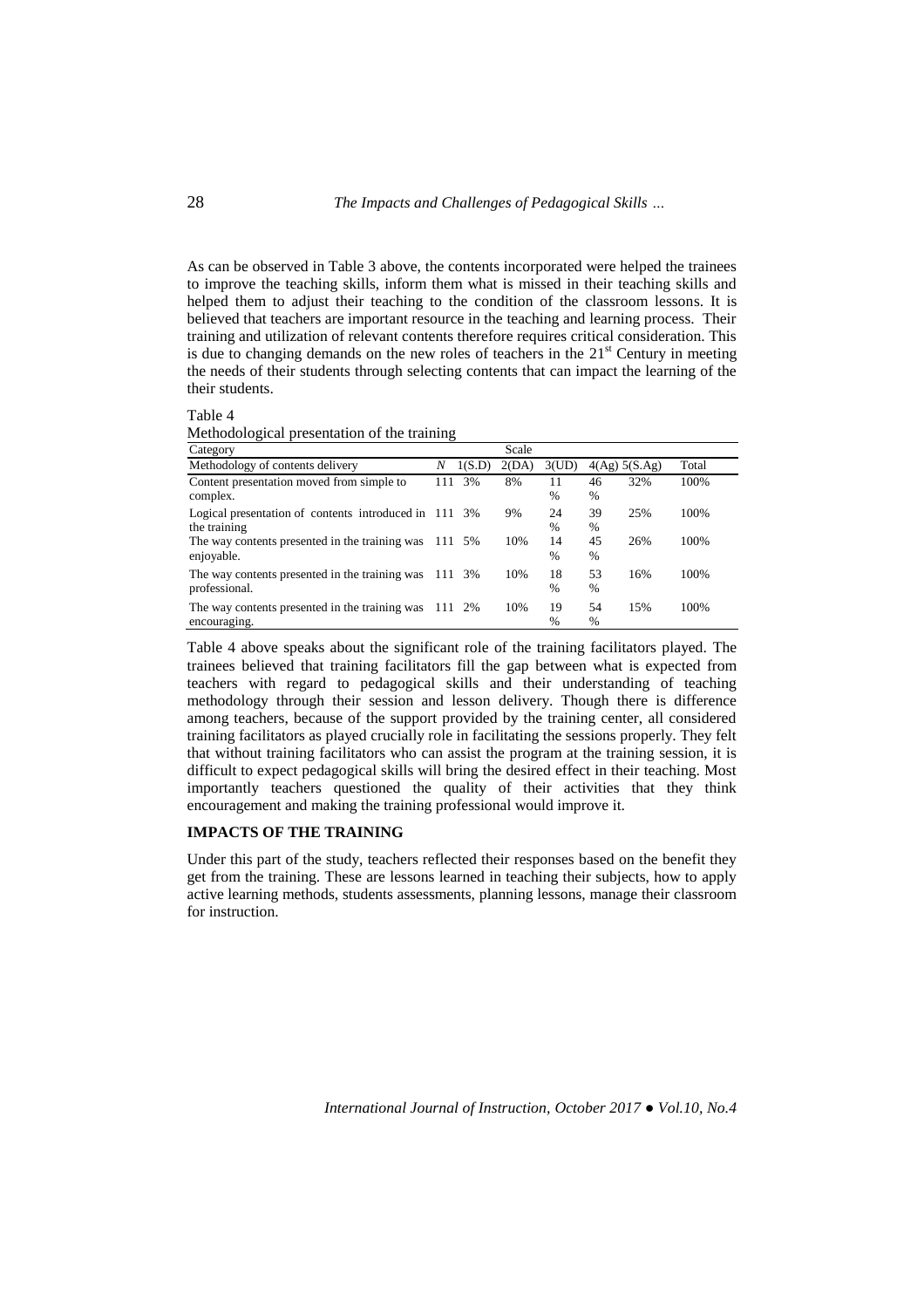#### Table 5

Perceived learning from the training

| Category                                                                                                                                                     | Scale |       |      |       |       |         |       |
|--------------------------------------------------------------------------------------------------------------------------------------------------------------|-------|-------|------|-------|-------|---------|-------|
| Perceived Learning                                                                                                                                           | N     | 1(SD) | 2(D) | 3(UD) | 4(Ag) | 5(S.Ag) | Total |
| After the training, I am motivated to implement<br>various instructional strategies in my teaching<br>lessons.                                               | 111   | 2%    | 13%  | 14%   | 42%   | 29%     | 100%  |
| After the training, I feel confident that I can<br>interact with students in lessons.                                                                        | 111   | $1\%$ | 9%   | 15%   | 46%   | 29%     | 100%  |
| After the training, I can provide an alternative<br>way to explain concepts in my subject matter                                                             | 111   | 3%    | 10%  | 14%   | 49%   | 25%     | 100%  |
| After the training, I can regularly have my<br>students work through real-life problems that are<br>of interest to them when it comes to teaching<br>lessons | 111   | 1%    | 13%  | 22%   | 42%   | 23%     | 100%  |
| After the training, I am aware of the necessity to 111<br>apply diverse instructional strategies to help my<br>students learn better.                        |       | 3%    | 13%  | 14%   | 47%   | 23%     | 100%  |
| After the training, I feel that I learned a lot of<br>useful information for my teaching in my subject                                                       | 111   | 3%    | 8%   | 15%   | 49%   | 25%     | 100%  |

It is believed that learning leads change in behavior. As one can see from Table 5 above, majority of the trainees change their mind to create various instructional strategies, identified optional way of instruction, and working with students through instruction. As it is noted in the above Table V, most instructors are moving from traditional approach to teaching to relatively acceptable modern ways of instruction. This is consistent with the idea of Darling-Hammond, (1998) who asserts that traditional approaches of teaching such as formal courses are criticized for their shortcomings of being unable to get teachers prepared for the new role of knowledge facilitator rather than knowledge transmitter.

#### Table 6

Active learning methods implementation

| Category                                                     |     |       | Scale         |       |       |        |       |
|--------------------------------------------------------------|-----|-------|---------------|-------|-------|--------|-------|
| Methods Implementation                                       | N   | 1(SD) | 2(D)          | 3(UD) | 4(Ag) | 5(SAg) | Total |
| I provide an alternative explanation or example when         | 111 | 4%    | 5%            | 12%   | 50%   | 31%    | 100%  |
| students are confused in my lessons                          |     |       |               |       |       |        |       |
| I adjust lessons to students who have different level of 111 |     | .5%   | 7%            | 20%   | 41%   | 28%    | 100%  |
| understanding about contents presented.                      |     |       |               |       |       |        |       |
| I explain central themes in my lessons so that even the 111  |     | 1%    | 5%            | 16%   | 47%   | 31%    | 100%  |
| low-achieving students understand them.                      |     |       |               |       |       |        |       |
| I provide good guidance and instruction to all students 111  |     | 3%    | 5%            | 15%   | 52%   | 25%    | 100%  |
| regardless of their level of ability in my lessons.          |     |       |               |       |       |        |       |
| I explain important concepts in lesson so that most          | 111 | 4%    | 4%            | 12%   | 59%   | 23%    | 100%  |
| students understand the basic principles.                    |     |       |               |       |       |        |       |
| I implement teaching methods at an appropriate pace          | 111 | 2%    | 5%            | 23%   | 50%   | 20%    | 100%  |
| to accommodate differences among my students.                |     |       |               |       |       |        |       |
| I actively involve students in critical analysis and/or      | 111 | 3%    | 9%            | 14%   | 47%   | 27%    | 100%  |
| problem solving                                              |     |       |               |       |       |        |       |
| I monitor students' involvement during learning tasks        |     | 3%    | $\frac{0}{0}$ | 14%   | 50%   | 28%    | 100%  |
|                                                              |     |       |               |       |       |        |       |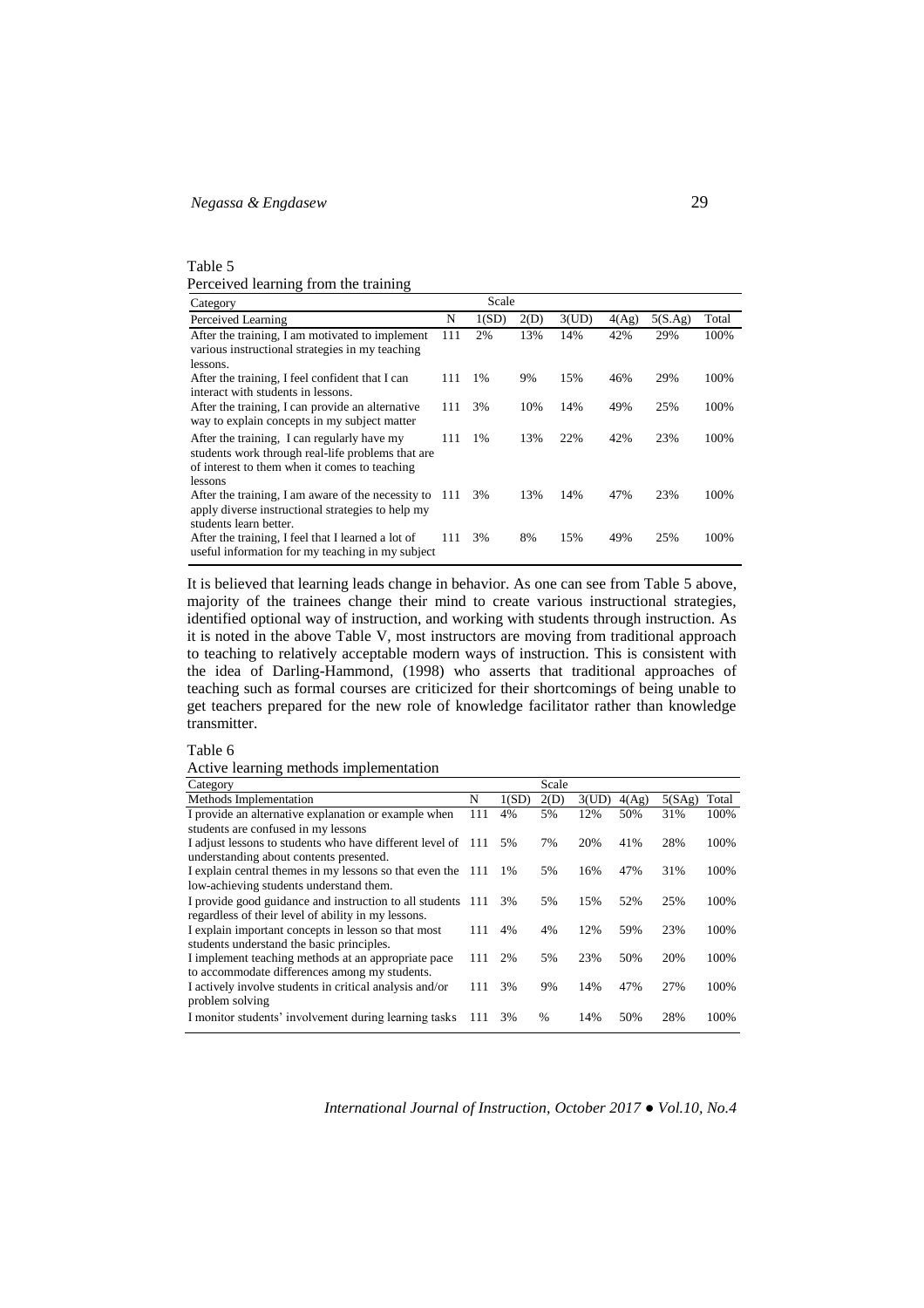| I adjust teaching and learning activities as needed                                                   | 111     | 2% | 5% | 18% | 46%  | 29% | 100% |
|-------------------------------------------------------------------------------------------------------|---------|----|----|-----|------|-----|------|
| I involve students in developing higher order thinking<br>skills                                      | 111 2\% |    | 5% | 11% | .58% | 25% | 100% |
| I motivate students to perform to their fullest potential 111                                         |         | 2% | 5% | 13% | 55%  | 26% | 100% |
| I Provide students with opportunities to learn at more<br>than one cognitive and/or performance level | -111    | 2% | 6% | 17% | 43%  | 32% | 100% |
| I provide a learning environment that accommodates<br>students with special needs                     | 111     | 3% | 6% | 16% | 41%  | 34% | 100% |

Teacher's ability to apply what they gained during training is important part of the training. It was assumed that after training, teachers assist their students for better learning and understanding of their subject matter. Teachers are an important resource in the teaching and learning process and their training and utilization of varieties of methodologies. Therefore, it requires critical consideration.

Teaching in a class of 50 students requires a whole range of management and organizational skills if sufficient order necessary for pupils learning is to be maintained. The successful classroom organization and management requires teachers to keep attention and action between several activities to ensure that pupils learning proceed smoothly. The classroom climate established by the teacher can have a major impact on student's motivation and attitude towards learning. The chapter deals with how to make attractive classroom while teaching any subject at any level. Moreover, the chapter indicated some of the misbehaviours and the remedial techniques to have smooth and conducive classroom climate for the students learning.

The teachers role after the training is to increase desire to learn for his/her students. In the analysis the participants believed if students motivated they can do more and best in their education. In fact, one of the key factors could be the idea that teachers have to be motivated to engage fully to motivate his/ her students. The process of rewarding should help to distinguish between those students who perform the role well, and those who perform the role with excellence. As a professional, the teachers believe that the motivation in line with classroom performance on top of school performance, which will result in improved teaching and learning.

Table 7

| Category                                                                                                         | Scale |       |       |       |       |          |       |
|------------------------------------------------------------------------------------------------------------------|-------|-------|-------|-------|-------|----------|-------|
| Assessment                                                                                                       | N     | 1(SD) | 2(DA) | 3(UD) | 4(Ag) | 5(S.Agr) | Total |
| I usually answer students questions in a way that 111<br>help students understand difficult topic or<br>problems |       | 8%    | 2%    | 13%   | 52%   | 25%      | 100%  |
| I use a variety of assessment strategies in my<br>lessons                                                        | 111   | 5%    | 6%    | 14%   | 51%   | 23%      | 100%  |
| I Provide students with specific feedback about<br>their learning                                                | 111   | $1\%$ | 11%   | 14%   | 51%   | 23%      | 100%  |
| Solicit a variety of questions throughout the<br>lesson that enable higher order thinking                        | 111   | 7%    | 5%    | 14%   | 53%   | 22%      | 100%  |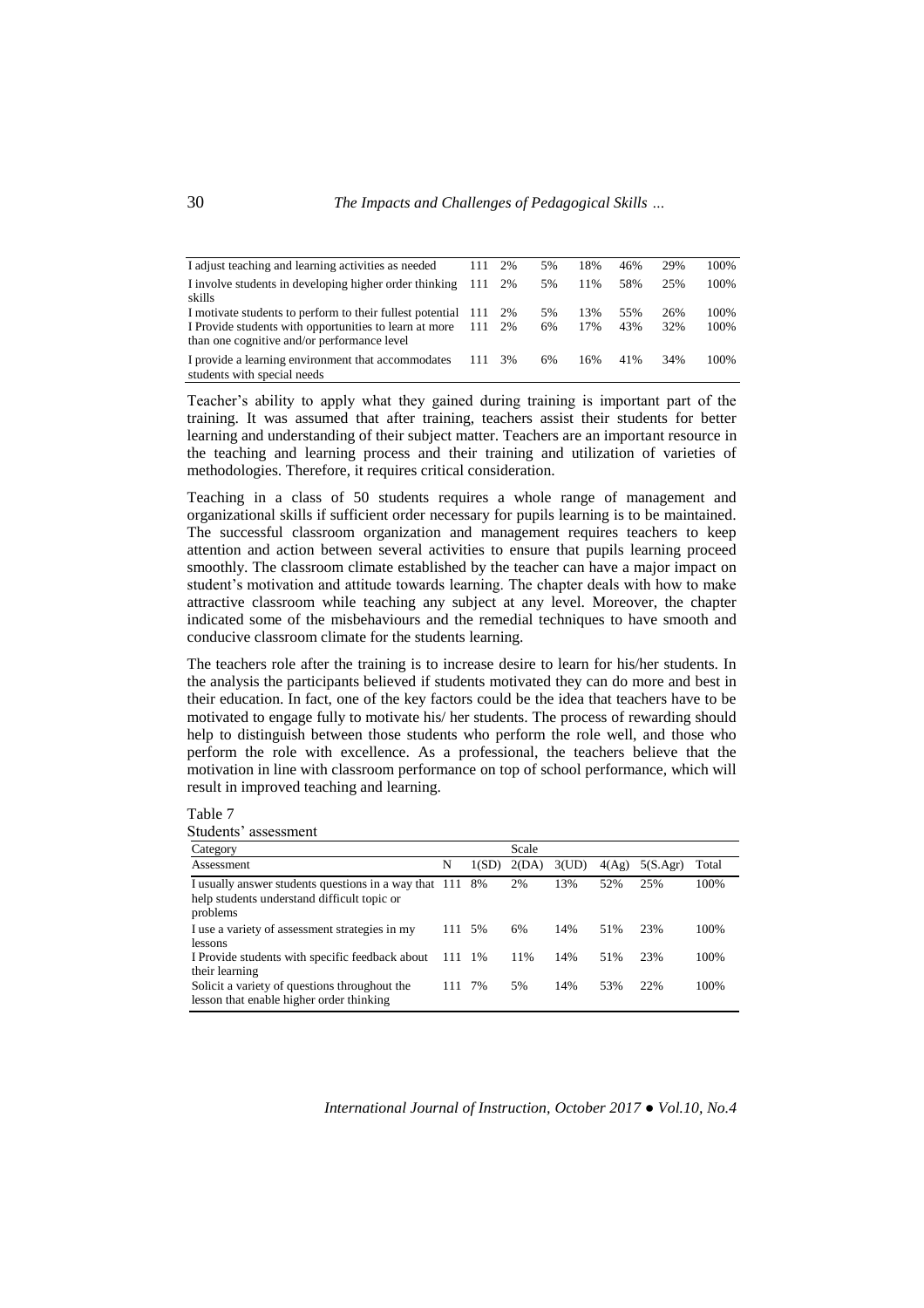In a large class size, application of assessment technique could be one of the challenges in the current teaching learning process. In some instances, this could be attributed to the limit of teachers' skills in handling large class size. This study reveals that teachers are able to use assessment techniques by giving tasks and supporting with feedbacks that indicate students' progress after the training. Consistent with these findings (Newman, Griffin, & Cole, 1989) noted that instead of giving the students a task and measuring how well they do or how badly they fail, one can give the students the task and observe how much and what kind of help they need in order to complete the task successfully.

# Table 8

| Planning                                                                                   |        |       |       |       |       |        |       |  |
|--------------------------------------------------------------------------------------------|--------|-------|-------|-------|-------|--------|-------|--|
| Category                                                                                   |        |       | Scale |       |       |        |       |  |
| Planning                                                                                   | N      | 1(SD) | 2(D)  | 3(UD) | 4(Ag) | 5(SAg) | Total |  |
| Plan activities that accommodate the range of<br>individual differences among my students. | 111    | 2%    | 6%    | 21%   | 49%   | 23%    | 100%  |  |
| Plan evaluation procedures that accommodate<br>individual differences among my students    | 111    | 2%    | 6%    | 20%   | 44%   | 28%    | 100%  |  |
| Use allocated time for activities that maximize<br>learning                                | 111    | 2%    | 4%    | 15%   | 54%   | 25%    | 100%  |  |
| Effectively manager routines and procedures for<br>learning tasks                          | 111 3% |       | 3%    | 18%   | 52%   | 24%    | 100%  |  |
| Clarify directions for learning routines                                                   | 111    | 2%    | 4%    | 14%   | 55%   | 26%    | 100%  |  |
| Maintain high levels of student engagement in<br>learning tasks                            | 111 3% |       | 6%    | 18%   | 50%   | 23%    | 100%  |  |
| Redirect students who are persistently off task                                            | 111 2% |       | 3%    | 22%   | 48%   | 26%    | 100%  |  |
| Maintain a classroom climate of courtesy and respect                                       | 111    | 2%    | 5%    | 12%   | 54%   | 28%    | 100%  |  |
| Maintain a classroom climate that is fair and impartial                                    | 111    | 2%    | 3%    | 16%   | 57%   | 23%    | 100%  |  |
| Communicate to students the specific learning<br>outcomes of the lessons.                  | 111    | 2%    | 1%    | 15%   | 57%   | 25%    | 100%  |  |

Table 8 above talks about the instructional planning. It is a planning usually carried out at instructional level by a classroom teacher for teaching different courses. In planning to know the details of the contents, method, and duration and analyse their parts in order to attain the desired educational objectives. The respondents confirmed that the planning considers individual difference, classroom management, allocation of time for their courses, relation between students and teacher engagement. Some experienced teachers draw their lesson plan from their teaching experiences over the years however; unexperienced ones have relatively little to draw upon, other than their text books. Novice teachers need assistance in deciding what objectives to strive for, what activities to include and which material to employ. It is the task of the university.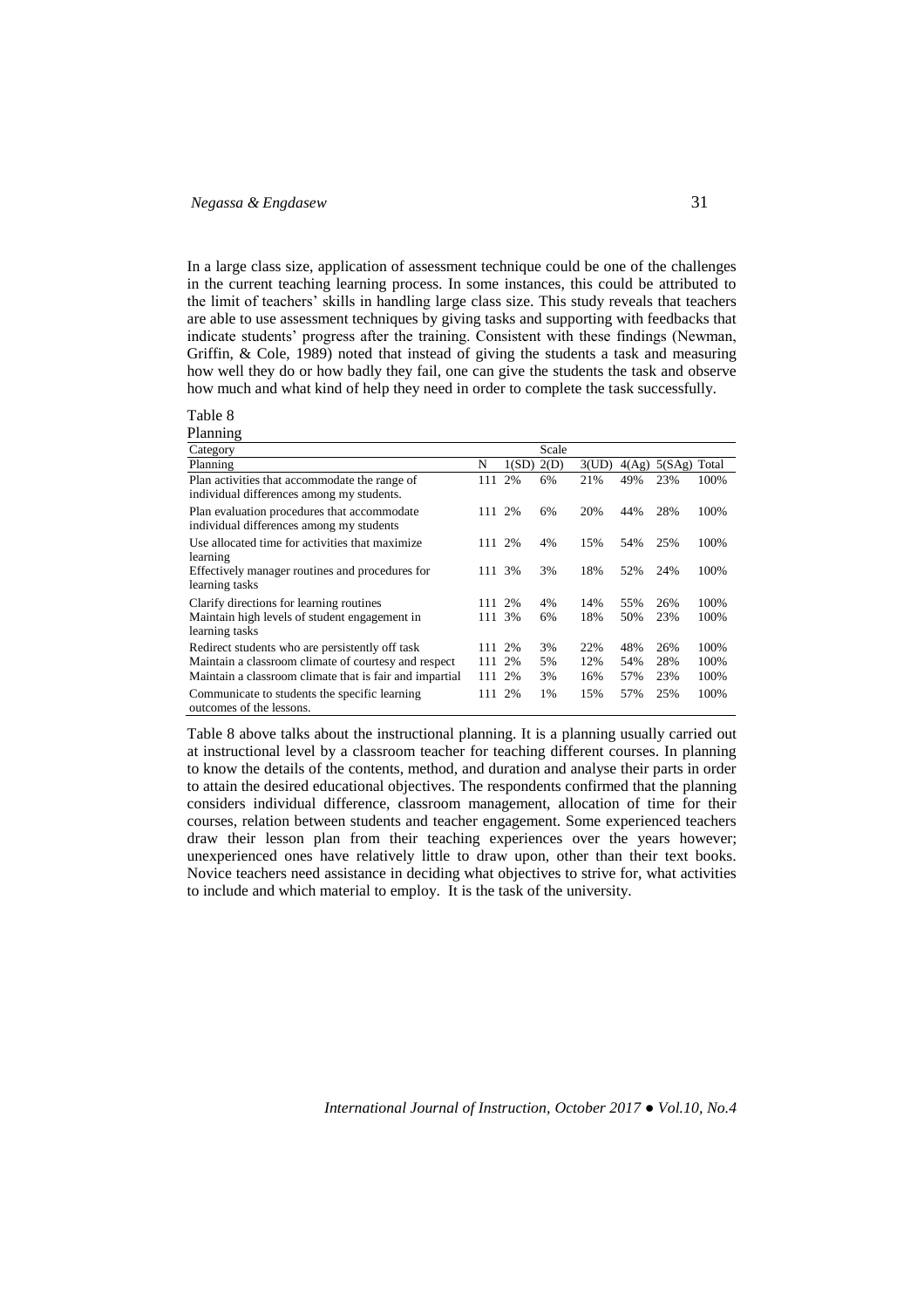| Table 9      |
|--------------|
| Satisfaction |

| Category                                             |     |       | Scale |       |       |         |       |
|------------------------------------------------------|-----|-------|-------|-------|-------|---------|-------|
| Satisfaction                                         | N   | 1(SD) | 2(D)  | 3(UD) | 4(Ag) | 5(S.Ag) | Total |
| The contents of the training were what I expected.   | 111 | 6%    | 13%   | 19%   | 43%   | 19%     | 100%  |
| I learned useful information from the training to    | 111 | 4%    | 8%    | 16%   | 48%   | 24%     | 100%  |
| improve my teaching                                  |     |       |       |       |       |         |       |
| It was worth my time to take this training           | 111 | .5%   | 14%   | 14%   | 51%   | 16%     | 100%  |
| I would recommend that other colleagues to take      | 111 | 5%    | 9%    | 8%    | 47%   | 32%     | 100%  |
| this training to improve their teaching methods.     |     |       |       |       |       |         |       |
| If there is another opportunity to take this type of | 111 | 8%    | 11%   | 14%   | 35%   | 32%     | 100%  |
| program, I will be willing to take it.               |     |       |       |       |       |         |       |
| Overall, I am satisfied with the training received.  |     | 5%    | 11%   | 14%   | 47%   | 23%     | 100%  |

Teaching is a tremendously exciting and rewarding job. This study did not attempt to indicate which activities motivate teachers and lead to their job satisfaction. However, it is specifically talks about the satisfaction level of teachers about the training received. As can be observed from the above Table 9, teachers were satisfied in the overall components of the program indicating that they were convinced to recommend the training for others. Consistent with the finding Csikszentmihalyi (1990) has proposed that individuals reach a state of happiness and satisfaction when they are involved in an activity and are functioning at the peak of their abilities. In this analysis, teachers involved in the training had acquired experiences of high levels of concentration, immersion, strength, and control in the training duration.

# *The Challenges of the Pedagogical skills training*

In this study, there are issues that the respondents informed which necessarily needs attention and mentioned as challenges: these are redundancy of topic, words, and sayings, loose connection between contents of the different modules. Moreover, majority of the respondents said that the training program overlap with their regular classroom teaching, low financial motivation, inadequate resource supply, large class size, and absence of follow up during practical work, and poor working environment were some of the challenges.

### **CONCLUSION**

Quality of teaching, the result of pre-service and in-service training, is the core in determining developmental nature of student's achievement (Lockheed and Verspoor, 1991). This study reveals that the current status of the training quality of the teachers lead to a better change of attitude towards professional development that better instruction and influence student learning and able to guide their work. The teachers involved in the study had no varying assumptions about professional skills they have received in general and its relevance in particular. In the quantitative analysis made in this study, majority of them (over 50%) were agreed to rate the program is highly supportive in skills development and influenced their teaching skills. This implied that the utilization of professional skills training can contribute to the personal skills enhancement and productive workforce in the university academic community.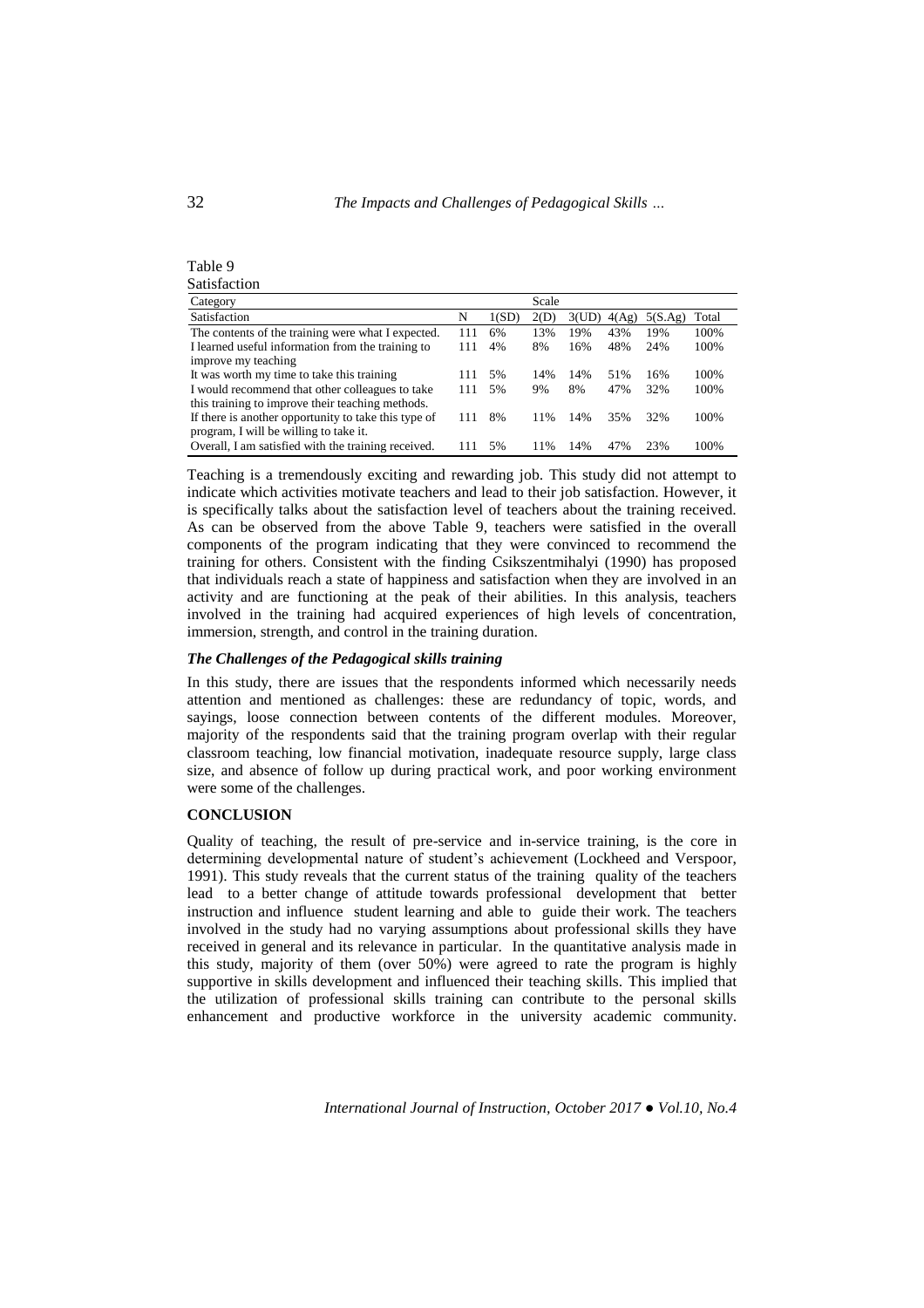However, some of them viewed as it is less supportive and while others had been in indifferent.

The research finding revealed that the majority of the respondents indicated factors in the training and some of these are redundancy of concepts, irrelevance of examples, in some schools the modules are not tailored to the respective disciple, English and IT modules do not satisfy the needs of the trainers. Moreover, factors that influenced teachers' implementation of PSIST are large class size, materials and facilities, lack of motivation, lack of recognition of the program were some among others. It can be concluded that when teachers do not have any kind of pedagogical training organized for any group under any circumstances, they might not be aware of better teaching practices and they might feel that they are not supportive to the students they are teaching so as to construct knowledge and skills.

### **RECOMMENDATIONS**

- Teachers are important resource in the teaching and learning process and their professional skills training as well. In this study, the overall implementation of the program in all presented parameters is above average. Therefore, the current training of pedagogical skills requires critical consideration and support by all parties involved. These are the University management particularly the office of the Academic Vice President, Schools Deans', and Department Heads to recruit staff and make follow up their training.
- In this study, it is observed that respondents of all schools gave their comments about redundancy of activities, contents and concepts. To this end, organizations of the modules have to be reviewed for all schools.
- In the qualitative analysis part, majority of the respondents were not interested in receiving training of English and IT modules. This could be attributed to perhaps their background that almost all staff came through these two modules in their academic career. Therefore, skipping these two modules, considering into continuous professional development should be one of the action taken by concerned bodies in the university.
- Majority of the respondents in all schools gave feedback about the problem of large class size as a barrier to implement active learning, continuous assessment and action research. In order to increase the quality of student learning through implementation of active learning, the University should think how to balance intake capacity and resources, reducing intake capacity particularly in areas that needs sharing resources .
- Teachers have to be motivated to engage fully in professional and personal development. The university has to put pedagogical skill improvement program as a standard to get benefits, and the certificate has to get weight in staff promotion, pursue short term, further education, and even salary increment. The process of rewarding should help to distinguish between those who perform the role not well, and those who perform the role with high commitment.
- Regarding scarcity of resources, financial constraints, and incentives, the University must allocate separate budget based on the action plan presented from the training center.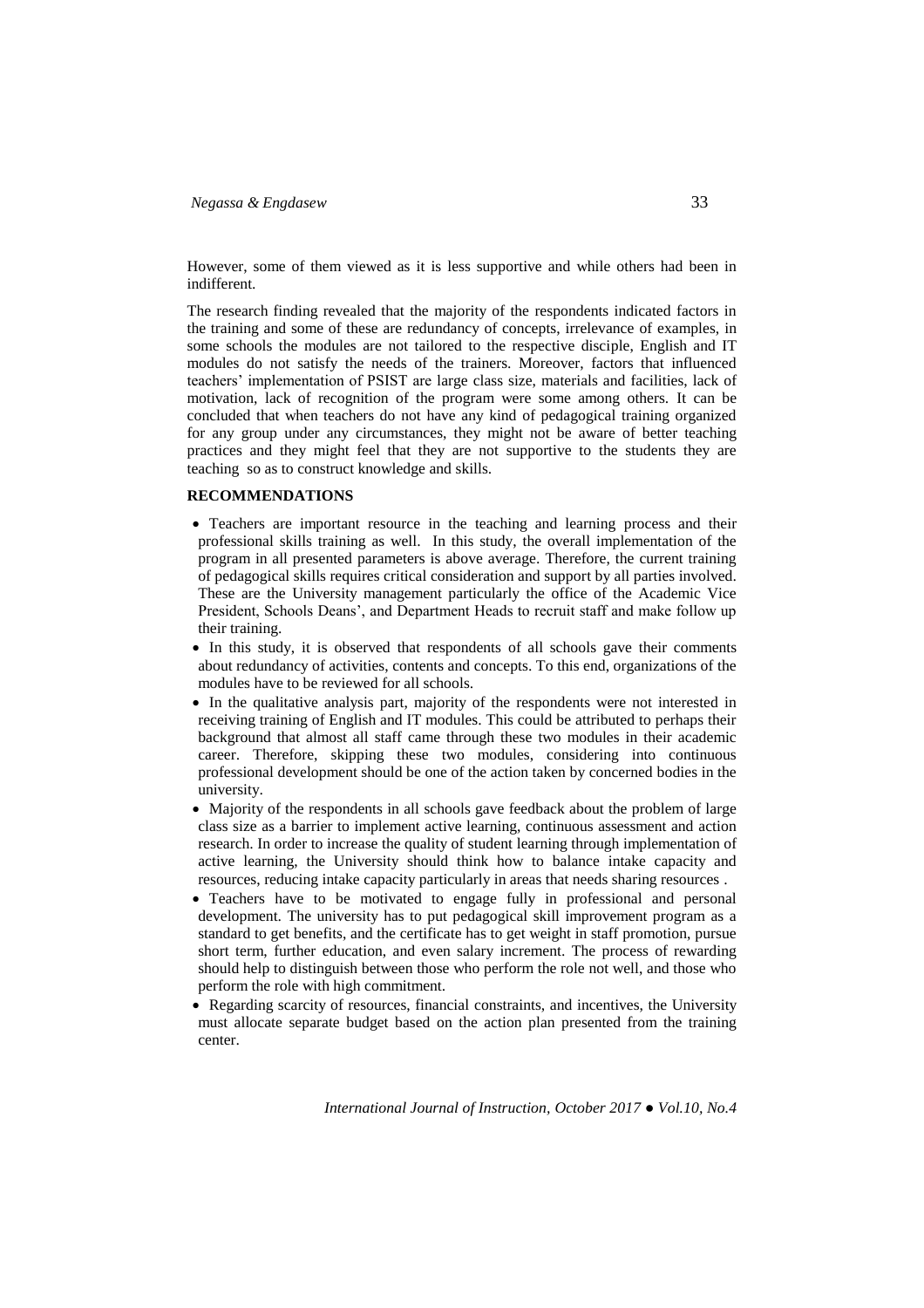# **REFERENCES**

Armstrong, A. (1996). The value of evaluating training and staff development,evaluation. *News & Comment, 5*(2), 58-62.

Arnold, L. (1991). *Internal evaluation: Building organization from within*. Sage: California.

Bell, B., & Gilbert, J.K. (1996). *Teacher development: A model from science education*. London: Falmer Press.

Best, J. W., & Kahn, J. V. (2003). *Research in education. Boston*: Library of Congress.

Bond, L. A. (1992). *Developing SCANS assessment measures: Issues and options.* A paper written to guide the development of the assessment framework and assessment procedures for SCANS assessments. Iowa City, IA: American College Testing Program, and Washington, DC: Council of Chief State School Officers.

Bond, L. A., Herman, J., & Arter, J**. (**1994). Rethinking assessment and its role in supporting educational reform. In Laboratory Network Program, *A tool kit for professional developers: Alternative assessment*. Portland, OR: Northwest Regional Educational Laboratory.

Boud, D., Keogh, R., & Walker, D. (1985), *Reflection, turning experience into learning*. London: Kogan Page.

Brophy, J., & Good, T. (1974). *Teacher-student relationships: Causes and consequences.* New York: Holt, Rinehart and Winston.

Clark, L. H., & Star, I. S. (1996). *Secondary and middle school teaching methods*. Glewood Cliffs: Prentice Hall.

Corbett, H. D., & Wilson, B. L. (1991). *Testing, reform and rebellion*. Norwood, NJ: Ablex Publishing Corporation.

Csikszentmihalyi, M. 1990. Flow: *The psychology of optimal experience*: New York: Harper and Row.

Darling-Hammond, L. (1998). Teachers and teaching: Testing policy hypotheses from a national commission report. *Educational Researcher, 27*(1), 5-15.

Dewey, J. (1933). *How we think: A restatement of the relation of reflective thinking to the educative process.* Lexington, MA: Heath.

Gibbs, G., & Coffey, M. (2004). The impact of training of university teachers on their teaching skills, their approach to teaching and the approach to learning of their *Students Active Learning in Higher Education, 5*, 87–100.

Felder, R. M., & R. Brent (2009). Active learning: An introduction. *ASQ Higher Education Brief, 2*(4).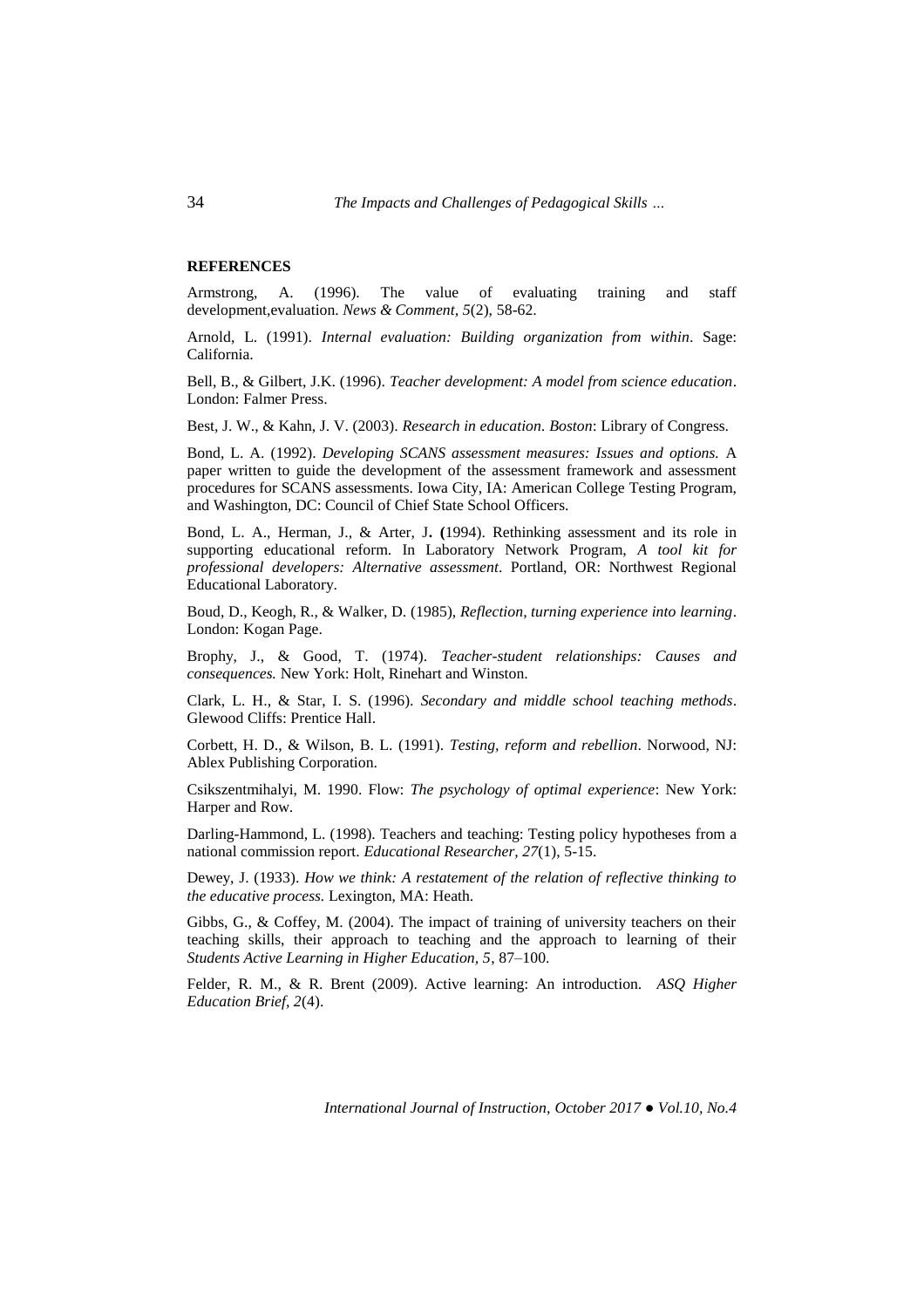Hargreaves, A., & Fullan, M. (1998). *What's worth fighting for out there?* New York: Teachers College Press.

Kirkpatrick, D. L. (1998). Evaluation training program: The four levels. Berrett-Koehler Publishers: San Francisc.

Klaver, K. J. (1984). Intentional and incidental learning with institutional texts. A metaanalysis for 1970-1980. *American Educational Research Journal, 21*, 323-340.

Kyriacou, C. (2001). *Essential of teaching skills.* United Kingdom: Nelson Thornes Ltd.

Linn, R. **(**1987). Accountability: The comparison of educational systems and the quality of test results. *Educational Policy, 1*(2), 181-198.

Lockheed, M. E., & Verspoor, A. (1991). *Improving quality of education in developing countries.* New York: Oxford University Press.

Mckenzie, B., & Trubill, J. (1999). Professional development, classroom practice and students out comes: Exploring the connection in early literacy development. Retrieved January 22, 2014, from<http://www.aare.edu.au/99pap/mc> k 99328.htm.

MOE (2009). *Continuous professional development for primary and secondary school teachers, leaders and supervisors in Ethiopia*: The framework. Ministry of Education: Ethiopia.

MOE (2010). *Federal democratic republic of Ethiopia: Education sector development program*. Addis Ababa: Ethiopia.

Nakabugo, M, Barrett, E., & Munck, R. (2010). Best practice in North-South research relationships in higher education: The Irish African partnership model. *Policy and Practice: A Development Education Review*, 10, 89-98.

Newman, D., Griffin, P., & Cole, M. (1989). *The construction zone: Working for cognitive change in school*. Cambridge: Cambridge University Press.

Postareff, L., Sari Lindblom-Yla¨ nne, & Anne N. (2007). The effect of pedagogical training on teaching in higher education. *Journal of Science Direct: Teaching and Teacher Education, 23*, 557–571.

Putnam, R., & Borko, H. (2000). What do new views of knowledge and thinking have to say about research on teacher learning? *Educational Researcher, 29*(1), 4-15.

Reece, I., & Walker, S. (2004). *Teaching, training and learning*. Great Britain: Business: Education Publishers Limited.

Robbins, S. (1984). *Management concept and practice*. New Jersy: Printice hall.

Scott, A. (2005). *Active learning*. UK: Peterborough.

Shepard, L. A. (1989). Why we need better assessments. *Educational Leadership, 46*(7), 4-9.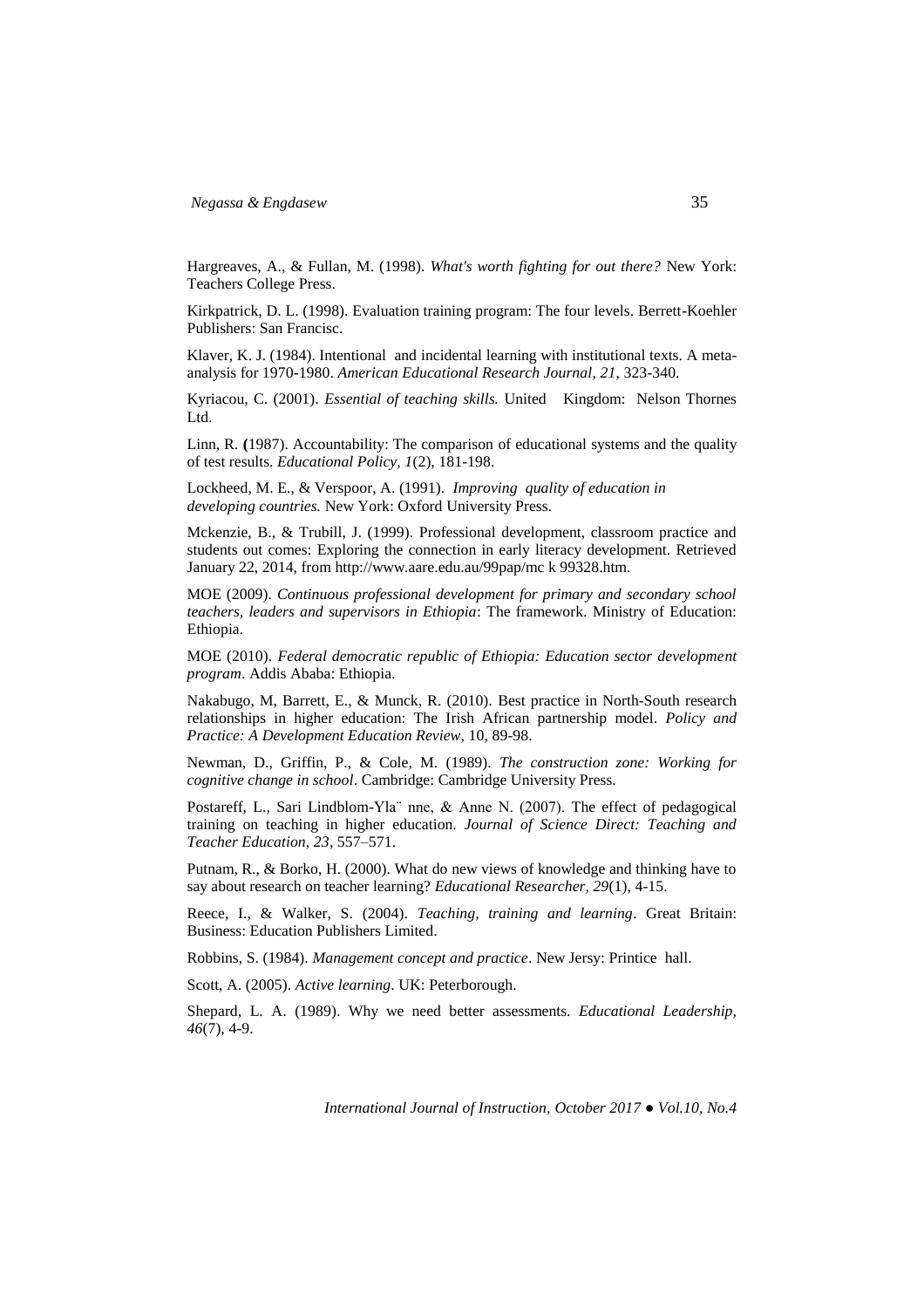UNESCO (1994). Salamanca statement and framework for action on special needs education. New York: UNESCO.

Villegas-Reimers, E. (2003). *Teacher professional development: An international review of the literature*. Paris: UNESCO

Winking, D., & Bond, L. **(**1995). *What you and your school should know about alternative assessment*. Oak Brook: North Central Regional Educational Laboratory.

#### **Turkish Abstract Adama Bilim ve Teknoloji Üniversitesi Pedagojik Becerileri Geliştirme Programının Etkileri ve Zorlukları**

Bu araştırma, üniversite eğitmenlerinin pedagojik beceri eğitimlerinin ASTU'daki öğretim öğeleri tarafından ölçülen öğretim yaklaşımları üzerindeki etkisi ile ilgilidir. Araştırmada betimsel tarama modeli yaklaşımı kullanılmıştır. Sonuçlar, pedagojik beceri eğitiminin, ders planlama, aktif öğrenme ve sürekli değerlendirme ve sınıf yönetimi konularındaki öğretim becerilerini etkilediğini ortaya koymuştur. Öğretmenler, sadece pedagojik eğitimin öğretim üzerindeki olumlu etkilerini değil, aynı zamanda kavramların, etkinliklerin ve örneklerin fazlalığı gibi zorlukları bildirerek; modüler, standart eğitimin süre, sınıf büyüklüğü, malzeme ve motivasyona bağlı olduğunu ancak, eğitimden elde ettiklerini tam olarak uygulayamadıklarını ifade etmişlerdir.

Anahtar Kelimeler: pedagoji, profesyonel uzmanlık becerileri, öğretim, eğitim

### **French Abstract**

#### **Les Impacts et les Défis de Programme d'Amélioration de Compétences Pédagogique à Adama Science Et Université Technologique**

Ces rapports de recherche sont de l'impact des compétences pédagogiques des professeurs universitaires recevant une formation sur des approches à enseigner mesuré en enseignant des composants dans ASTU. La conception de recherche d'enquête descriptive a été employée. Les résultats ont indiqué que les compétences pédagogiques formant avaient un effet sur leurs compétences d'enseignement dans l'utilisation de la planification de leçon, l'apprentissage actif et l'évaluation continue et la gestion de salle de classe. Les professeurs ont mentionné les effets non seulement positifs de formation pédagogique sur leur enseignement, mais ont aussi informé quelques difficultés comme la redondance de concepts, d'activités, d'exemples; les modules ne sont pas à la durée standard, longue de la formation et la grande taille de classe, le manque de matériel et d'installations, le manque de motivation, l'incapacité de mettre en oeuvre entièrement ce qu'ils ont acquis de la formation.

Mots Clés: pédagogie, développement professionnel, compétences, enseignement, formation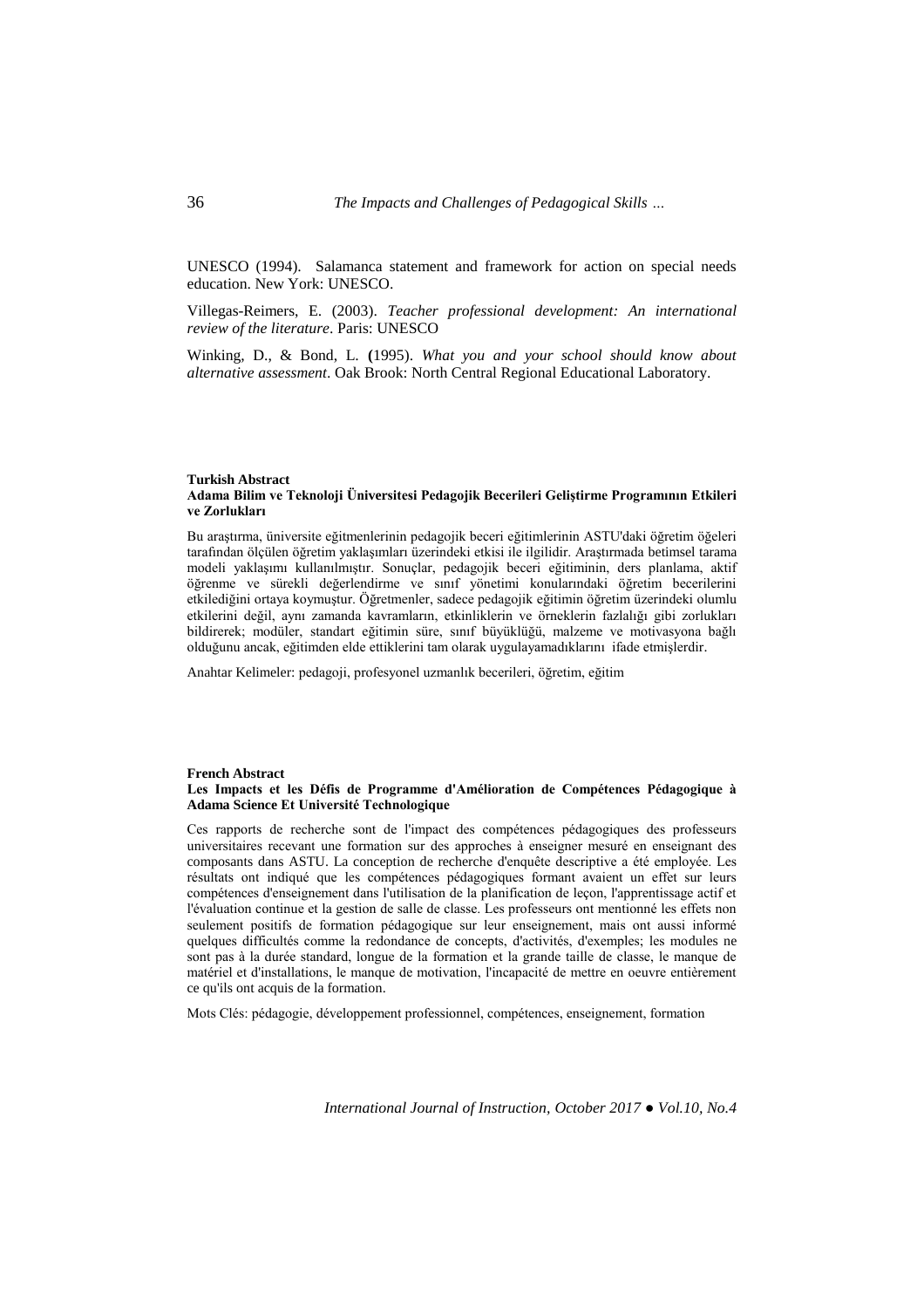## **Arabic Abstract**

# **آثار وتحديات برنامج تحسين المهارات التربوية في جامعة أداما للعلوم والتكنولوجيا**

وتتعلق هذه التقارير البحثية بتأثير تدريب المعلمين الجامعيين على المهارات التربوية في مقاربات التدريس المقاسة بمكونات التدريس في جامعة ASTU. وقد تم استخدام تصميم البحث االستقصائي الوصفي. وأشارت النتائج إلى أن التدريب على المهارات التربوية كان له تأثير على مهاراتهم التعليمية في استخدام تخطيط الدروس، والتعلم النشط، والتقييم المستمر وإدارة الصف. ولم يذكر المعلمون اآلثار اإليجابية للتدريب التربوي على تعليمهم فحسب، بل أبلغوا أيضا بعض الصعوبات مثل التكرار المفاهيمي، واألنشطة، واألمثلة؛ وحدات ليست على مستوى، مدة طويلة من التدريب وحجم الطبقة الكبيرة، ونقص المواد والمرافق، وعدم وجود الحافز، وعدم القدرة على التنفيذ الكامل ما اكتسبوه من التدريب.

الكلمات الرئيسية: التربية، التطوير المهني، المهارات، التدريس، التدريب

#### **German Abstract Die Auswirkungen und Herausforderungen der pädagogischen Fähigkeiten Verbesserung Programm bei Adama Wissenschaft Und Technologie Universität**

Diese Forschungsberichte beruhen auf den Auswirkungen der pädagogischen Fähigkeiten der Hochschullehrer auf Lehrveranstaltungen, die durch Unterrichtsunterlagen in ASTU gemessen werden. Beschreibende Umfrage Forschung Design wurde eingesetzt. Die Ergebnisse zeigten, dass pädagogische Kompetenztraining Auswirkungen auf ihre Unterrichtsfähigkeit bei der Verwendung von Unterrichtsplanung, aktivem Lernen und kontinuierlicher Bewertung und Klassenzimmermanagement hatte. Die Lehrer nannten nicht nur positive Effekte der pädagogischen Ausbildung auf ihre Lehre, sondern auch einige Schwierigkeiten wie Redundanz von Konzepten, Aktivitäten, Beispielen; Module sind nicht auf den Standard, lange Dauer der Ausbildung und große Klassengröße, Mangel an Material und Einrichtungen, Mangel an Motivation, Unfähigkeit, voll zu implementieren, was sie aus dem Training erworben haben.

Schlüsselwörter: pädagogik, berufliche entwicklung, fertigkeiten, lehre, ausbildung

#### **Malaysian Abstract Impak dan Cabaran Program Penambahbaikan Kemahiran Pedagogi di Adama Science and Technology University**

Laporan kajian ini adalah tentang kesan latihan kemahiran pedagogi guru universiti terhadap pendekatan pengajaran yang diukur oleh komponen pengajaran di ASTU. Reka bentuk penyelidikan tinjauan deskriptif telah digunakan. Keputusan menunjukkan bahawa latihan kemahiran pedagogi mempunyai kesan ke atas kemahiran mengajar mereka dalam menggunakan perancangan pelajaran, pembelajaran aktif, dan penilaian berterusan dan pengurusan bilik darjah. Guru-guru tersebut tidak hanya memberi kesan positif tentang latihan pedagogi terhadap pengajaran mereka tetapi juga memaklumkan beberapa masalah seperti pengulangan konsep, aktiviti, contoh; modul bukan untuk standard, panjang latihan dan saiz kelas yang besar, kekurangan bahan dan kemudahan, kekurangan motivasi, ketidakupayaan untuk melaksanakan sepenuhnya apa yang mereka perolehi dari latihan.

Kata Kunci: pedagogi, pembangunan profesional, kemahiran, pengajaran, latihan